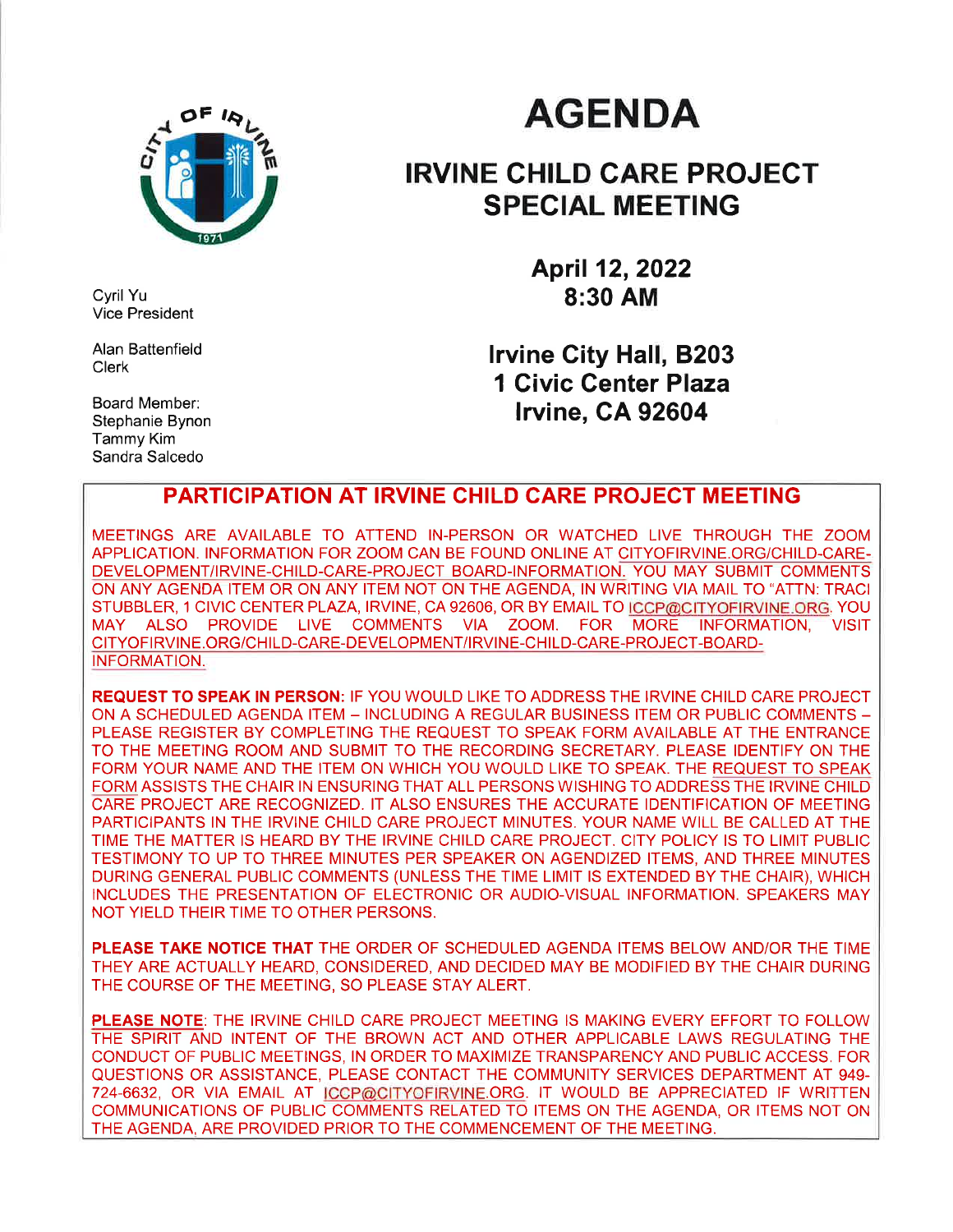Speaker's Form/Request to Speak - lf you would like to address the Board on a scheduled agenda item, please complete the Request to Speak Form. Speaker's Forms are located on the table at the entrance to the Meeting Room. Please identify on the card your name, address and the item on which you would like to speak and return to the Recording Secretary. The Request to Speak Form assists the Chair in ensuring that all persons wishing to address the Board are recognized. Your name will be called at the time the matter is heard by the Board.

### CALL TO ORDER

ROLL CALL

PLEDGE OF ALLEGIANCE

INTRODUCTIONS

#### PRESENTATIONS

### ANNOUNCEMENTS/COMMITTEE REPORTS

Announcements are for the purpose of presenting brief comments or reports, are subject to California Government Code Section 54954.2 of the Brown Act, and are limited to 15 minutes per meetinq.

### PUBLIC COMMENTS

Any member of the public may address the lrvine Child Care Project on items within the lrvine Child Care Project's subject matter jurisdiction, but which are not listed on this Agenda during PUBLIC COMMENTS. However, no action may be taken on matters that are not part of the posted agenda. PUBLIC COMMENTS are scheduled for 30 minutes and are limited to 3 minutes per person. If you wish to speak, please complete a Speaker's Form and submit it to the Recording Secretary.

### ADDITIONS AND DELETIONS TO THE AGENDA

Additions to the agenda are limited by California Government Code Section 54954.2 of the Brown Act and for those items that arise after the posting of the Agenda and must be acted upon prior to the next Board meeting.

#### 1. BOARD BUSINESS

#### 1.1 PROVIDER SELECTION FOR SOLIS PARK SCHOOL

#### RECOMMENDED AGTION:

Approve Rainbow Rising as ICCP child care provider for Solis Park School effective August 18, 2022.

#### 1.2 IRVINE CHILD CARE PROJECT PROPOSED BUDGET FOR FY 2022-23 WITH MULTI-YEAR BUDGET PROJECTIONS

#### RECOMMENDED AGTION:

Submitted for the Board's review and discussion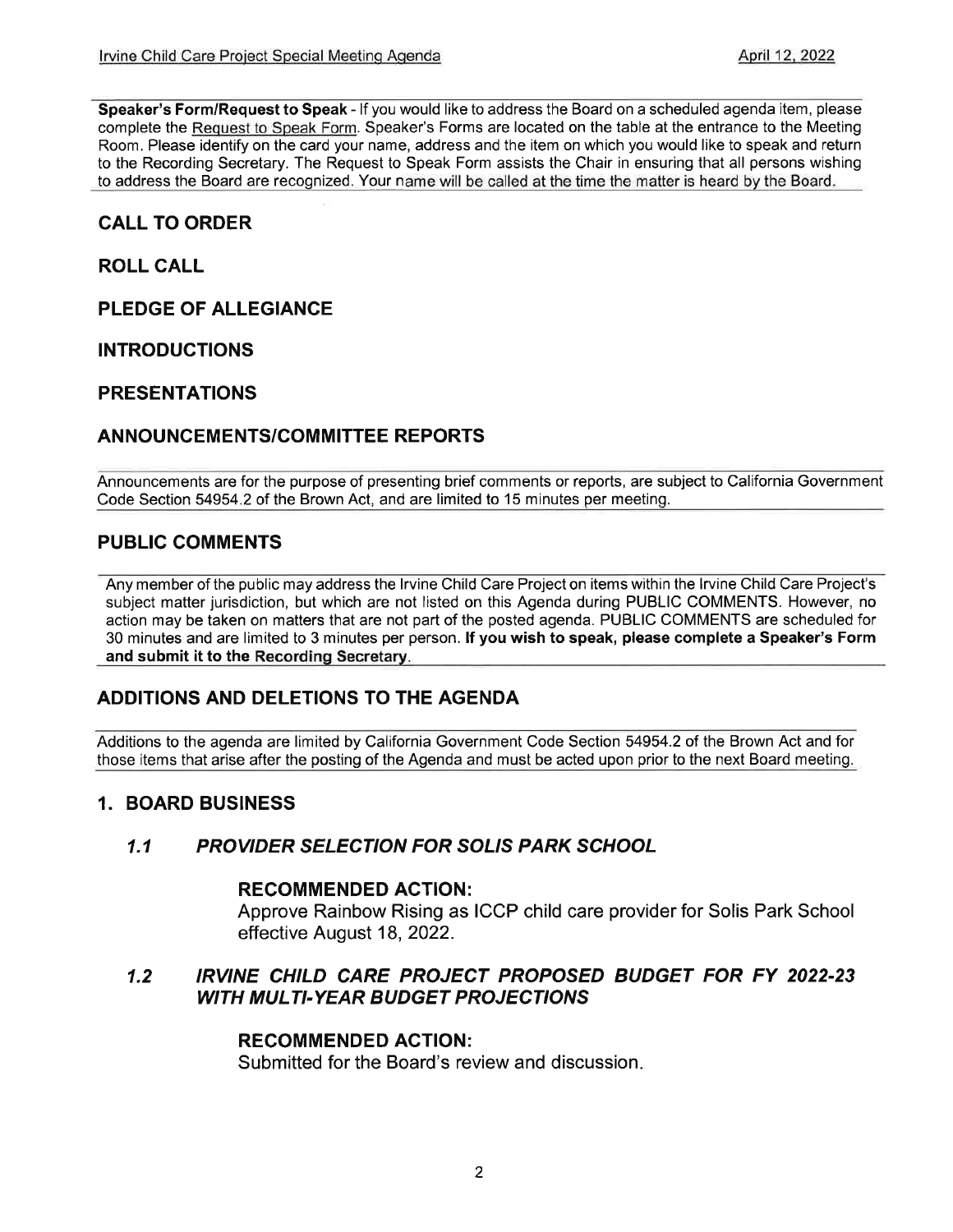#### IRVINE CHILD CARE PROJECT QUALITY CRITERIA AND ASSESSMENT **PROCESS** 1.3

#### RECOMMENDED ACTION:

Approve one of the following options

Option A: Allocate a total of up to \$65,000 for FY 2022-23 for Quality Assessment Consulting Services.

Option B: Alternative option as proposed by the Board

#### 1.4 IRVINE CHILD CARE PROJECT BOARD ELECTIONS

#### RECOMMENDED AGTION:

Conduct elections for the positions of ICCP Board President, Vice President, and Clerk.

#### ADJOURNMENT

The next lrvine Child Care Project Regular Meeting will convene at 8:30 a.m. on Monday, May 9, 2022.

#### NOTICE TO THE PUBLIC

At 11:00 a.m., the lrvine Child Care Project will determine which of the remaining agenda items can be considered and acted upon prior to 12:00 p.m. and will continue all other items on which additional time is required until a future Committee meeting. All meetings are scheduled to terminate at 12:00 p.m.

#### STAFF REPORTS

As a general rule, staff reports or other written documentation have been prepared or organized with respect to each item of business listed on the agenda. Copies of these materials are on file with the lrvine Child Care Project liaison and are available for public inspection and copying once the agenda is publicly posted, (at least 72 hours prior to a regular lrvine Child Care Project meeting). lf you have any questions regarding any item of business on the agenda for this meeting, or any of the staff reports or other documentation relating to any agenda item, please contact lrvine Child Care Project liaison at (949) 724-6503.

#### SUPPLEMENTAL MATERIAL RECEIVED AFTER THE POSTING OF THE AGENDA

Any supplemental writings or documents distributed to a majority of the lrvine Child Care Project regarding any item on this agenda after the posting of the agenda will be available for public review in the Community Services Department, One Civic Center Plaza, Irvine, California, during normal business hours and on the City's website. ln addition, such writings or documents will be made available for public review at the respective public meeting.

#### SUBMITTAL OF INFORMATION BY MEMBERS OF THE PUBLIC FOR DISSEMINATION OR PRESENTATION AT PUBLIC MEETINGS

Written Materials/Handouts: Any member of the public who desires to submit documentation in hard copy form may do so prior to the meeting or at the time he/she addresses the lrvine Child Care Project Board. Please provide 15 copies of the information to be submitted and file with the Recording Secretary at the time of arrival to the meeting. This information will be disseminated to the lrvine Child Care Project at the time testimony is given.

#### CITY SERVICES TO FACILITATE ACCESS TO PUBLIC MEETINGS

AMERICANS WITH DISABILITIES ACT: lt is the intention of the City of lrvine to comply with the Americans with Disabilities Act (ADA) in all respects. lf, as an attendee or a participant at this meeting, you will need special assistance beyond what is normally provided, the City of lrvine will attempt to accommodate you in every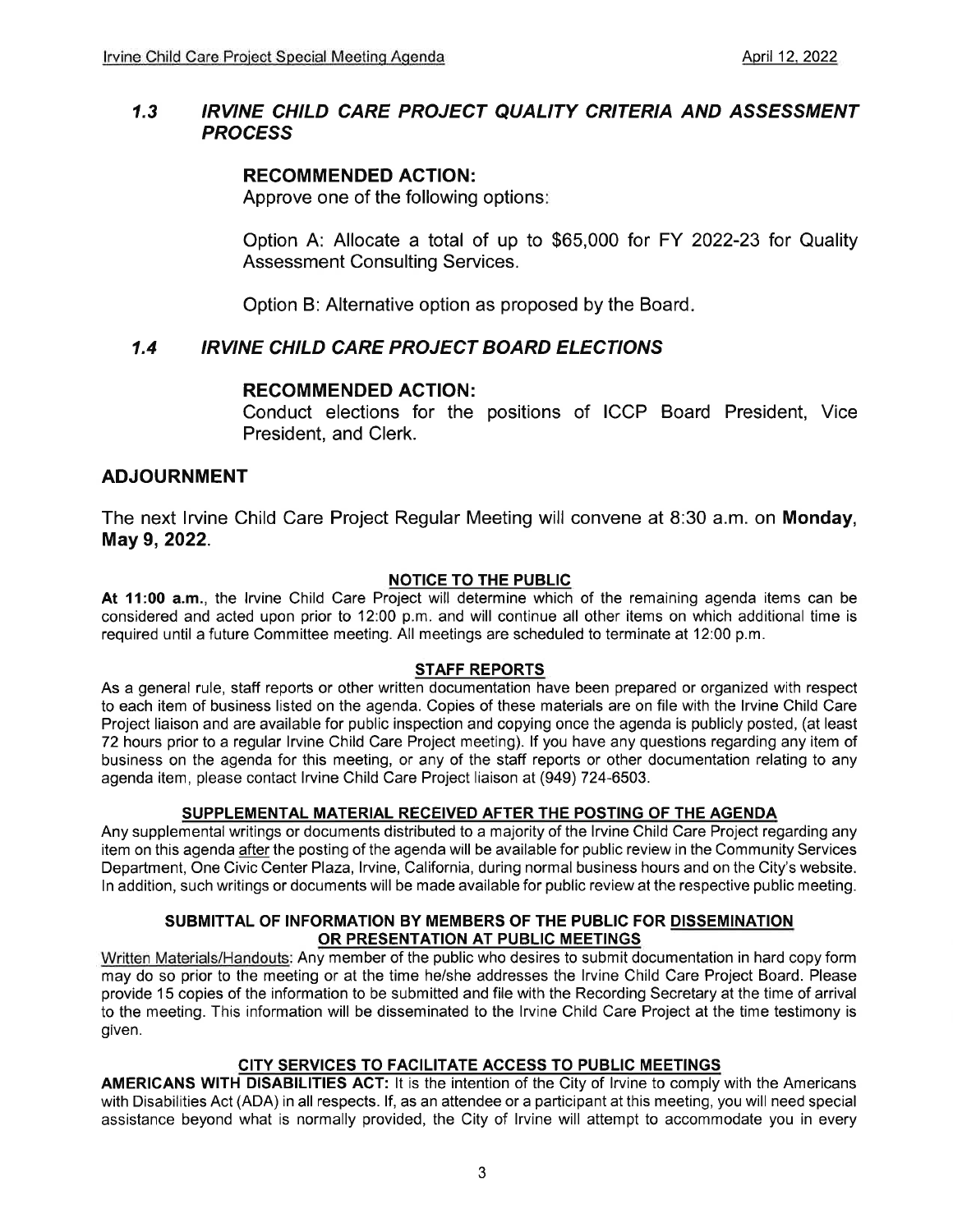reasonable manner. Please contact Irvine Child Care Project liaison at 949-724-6647 at least 48 hours prior to the meeting to inform us of your particular needs and to determine if accommodation is feasible.

#### COMMUNICATION AND ELECTRONIC DEVICES

To minimize distractions, please be sure all personal communication and electronic devices are turned off or on silent mode.

#### MEETING SCHEDULE

Regular meetings of the lrvine Child Care Project are held on the second Monday of January, March, May, June, September, October, and November, at B:30 a.m. unless otherwise noted. Agendas are available at the following locations:

- . Community Services Department
- . Front Entrance of City Hall
- . Police Department
- City's web page at cityofirirvine.org.

I hereby certify that the agenda for the lrvine Child Care Project meeting was posted at the main entrance of City Hall and in the posting book located in the Public Safety Lobby, One Civic Center Plaza, Irvine, California

on Z by 5:30 p.m. as well as on the City's web page.  $\mu m$ 

**Board Liaison**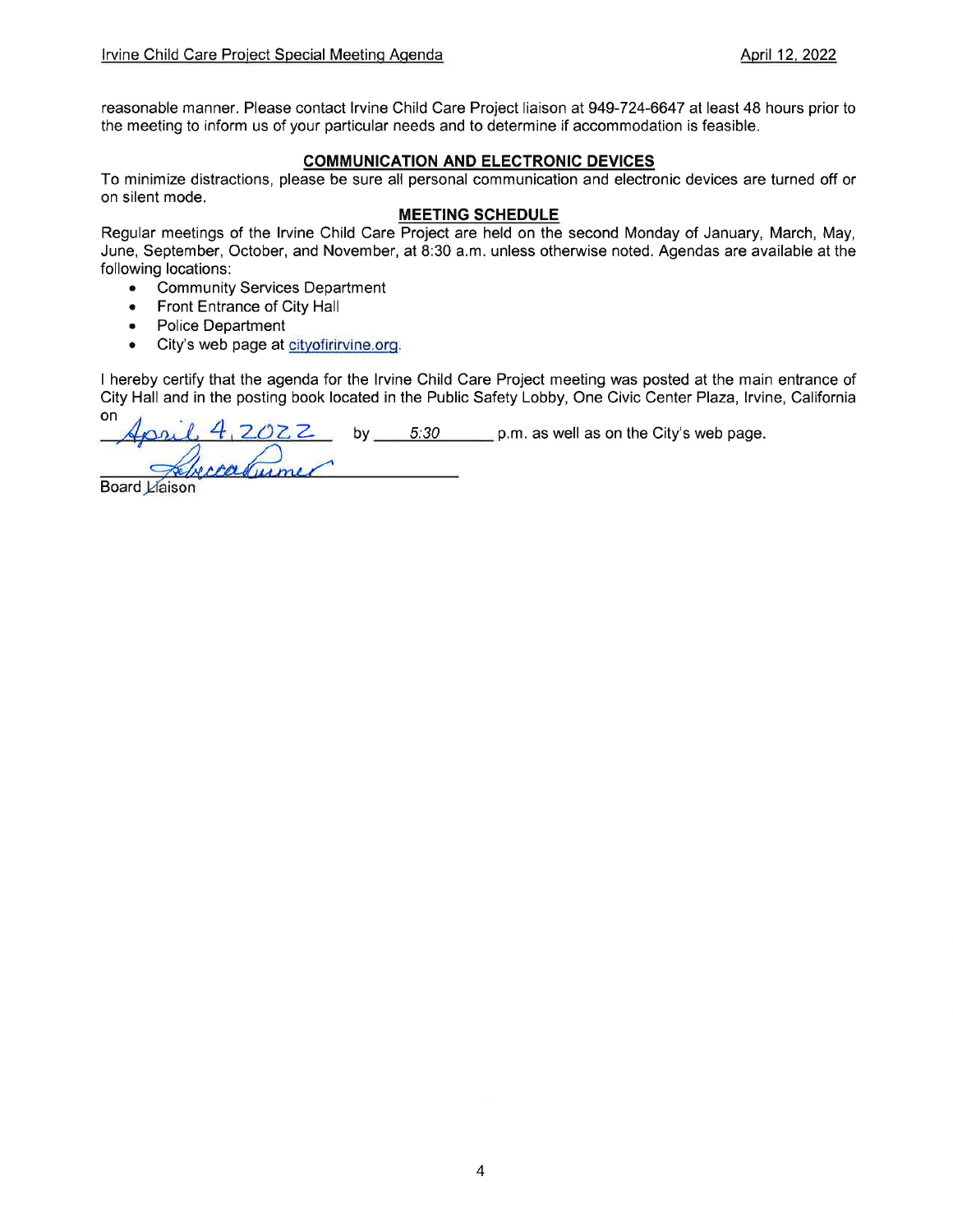## **1. BOARD BUSINESS**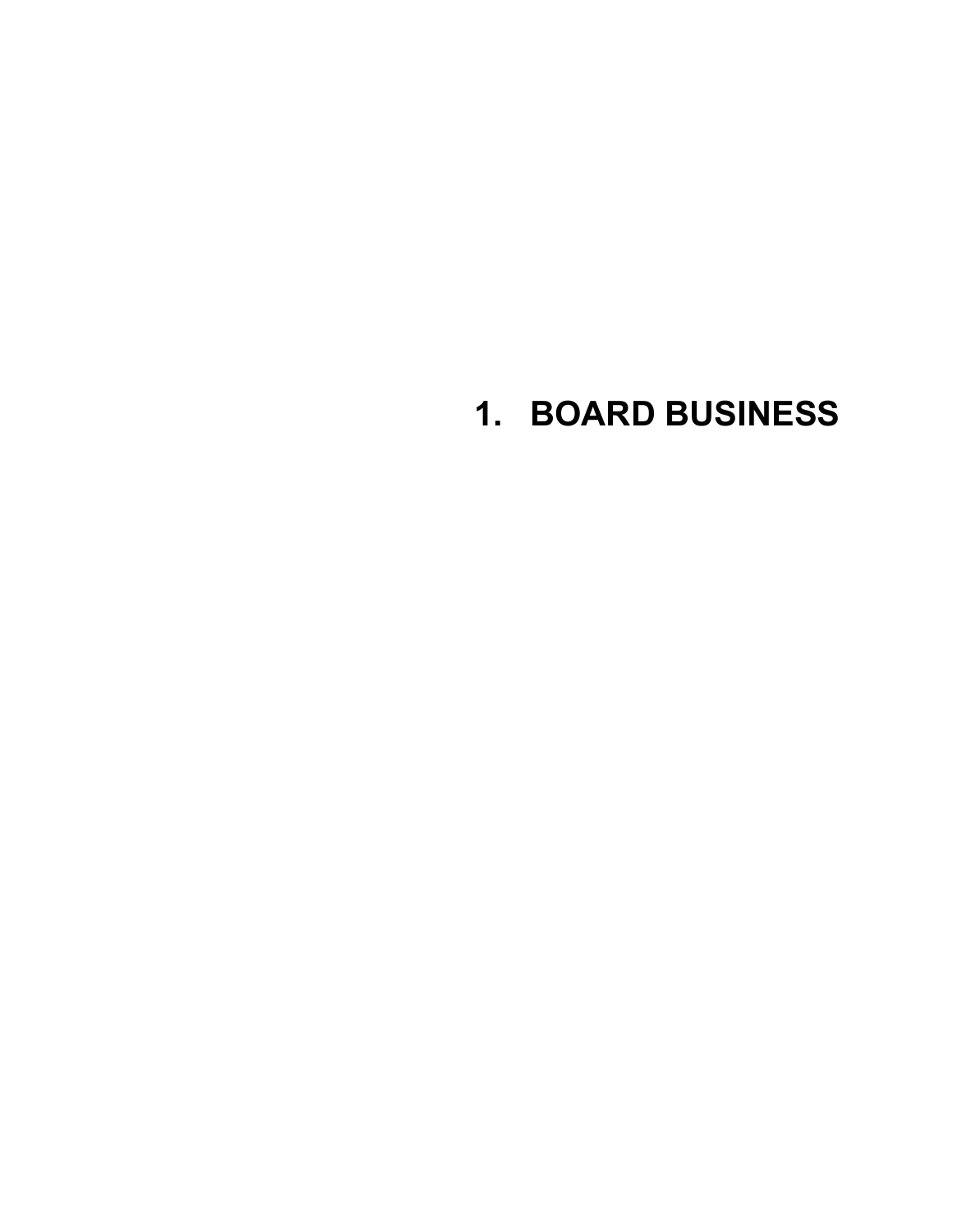## **ITEM 1.1**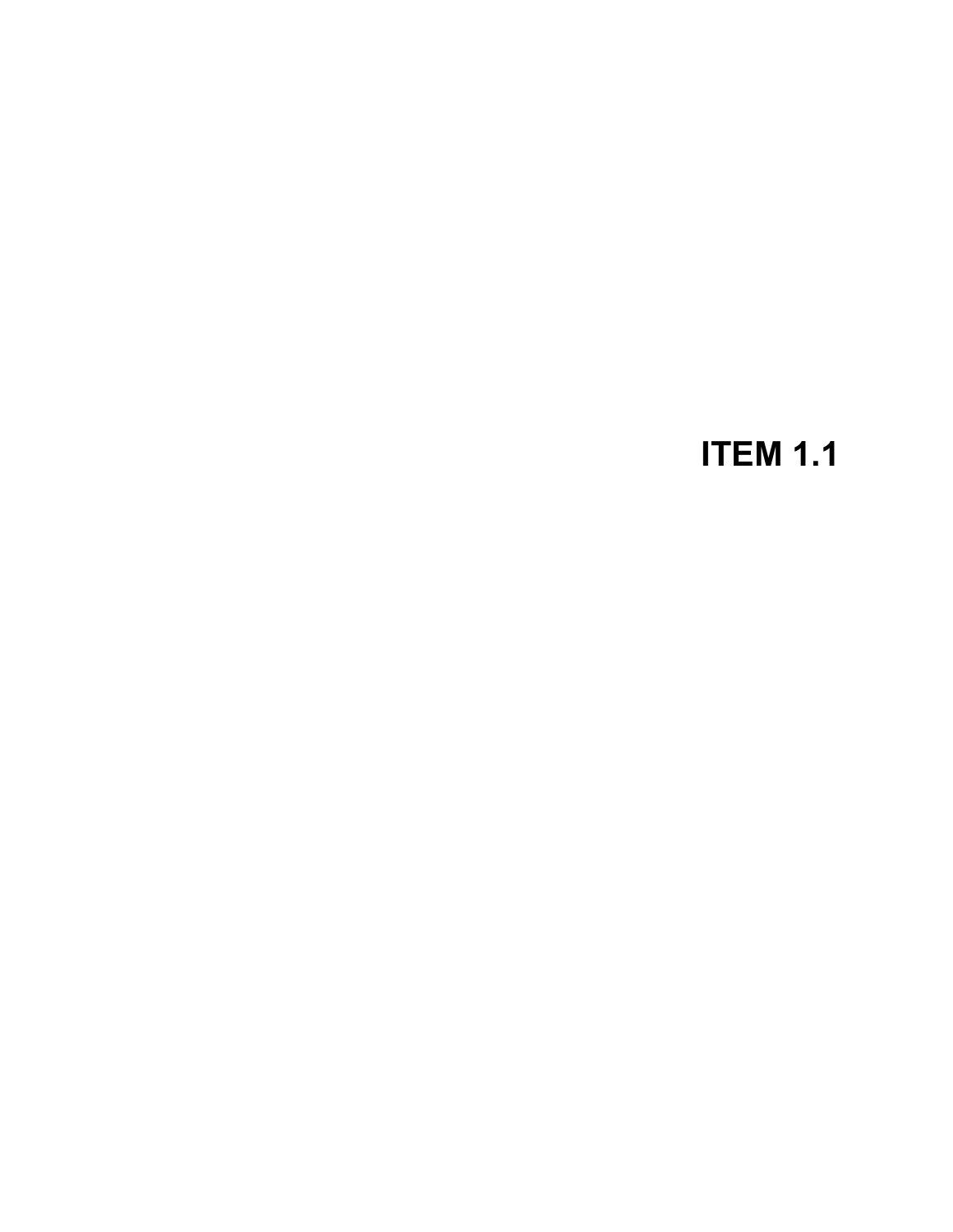### **IRVINE CHILD CARE PROJECT**

#### **TOPIC: PROVIDER SELECTION FOR SOLIS PARK SCHOOL**

**DESCRIPTION:** On November 19, 2021 the City opened the recruitment seeking a licensed non-profit child care provider to operate the Irvine Child Care Project (ICCP) school age child care program on the Solis Park School campus.

> The following five agencies submitted applications in response:

- Catalyst Family, Inc.
- Elite Kids Academy dba Home Kids Academy
- Rainbow Rising Child Development Centers
- Right at School
- Young Men's Christian Association of Orange County and Subsidiary

The Provider Selection Committee (Committee) consisted of:

- Stan Machesky, Irvine Unified School District
- Stephanie Bynon, Irvine Child Care Project
- Donna Schwartze, Irvine Child Care Committee
- Heather Phillips, Solis Park School Principal
- Tiffany Mendoza, Solis Park Parent Representative

The Committee reviewed applications and conducted interviews of four applicants, as one applicant did not meet RFP requirement as a For-Profit company.

After careful consideration, the Committee recommends the ICCP Board select Rainbow Rising as the new provider at Solis Park School, effective August 18, 2022.

#### **RECOMMENDATION:** Approve Rainbow Rising as ICCP child care provider for Solis Park School effective August 18, 2022.

ICCP/Stubbler Special Meeting April 12, 2022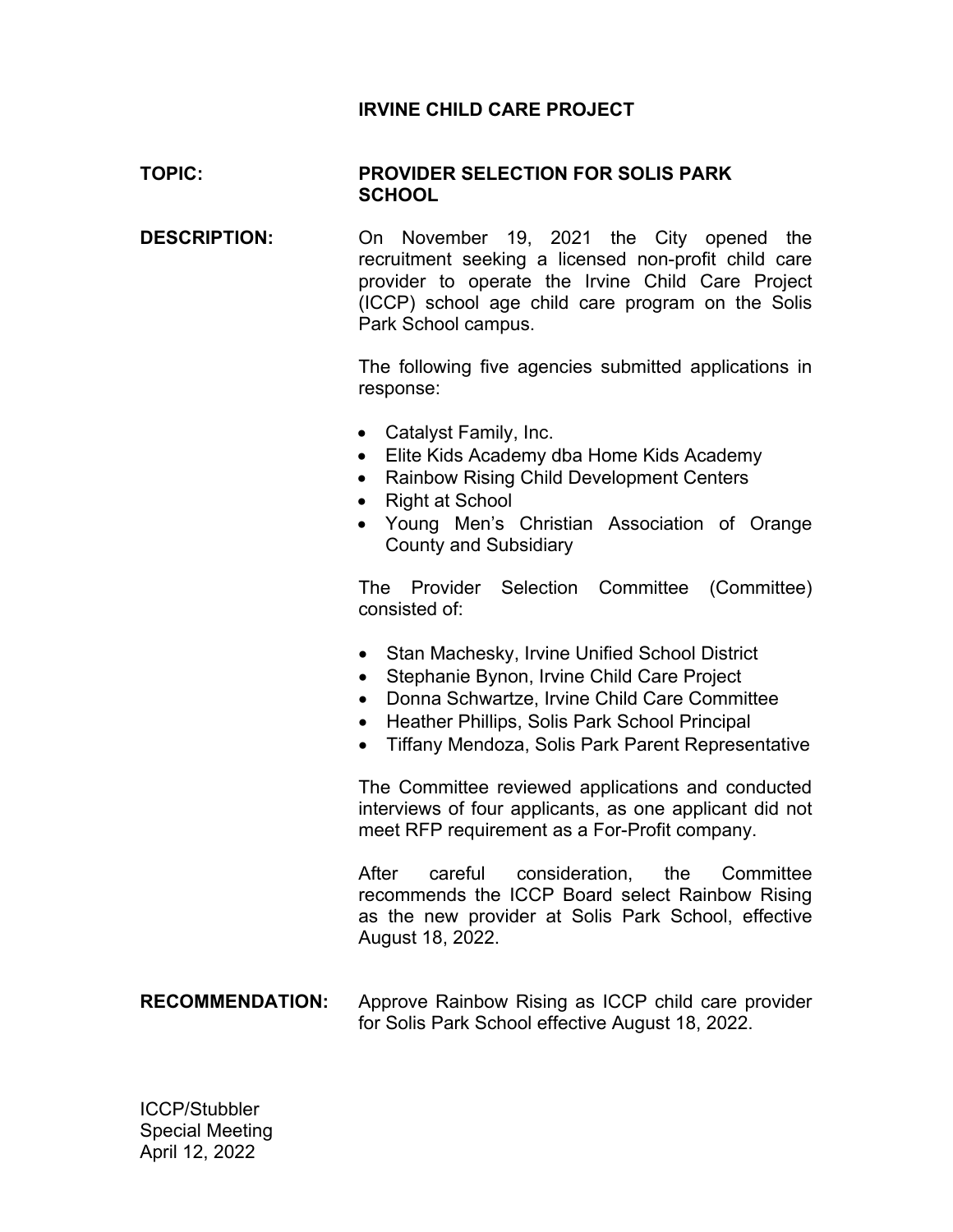## **ITEM 1.2**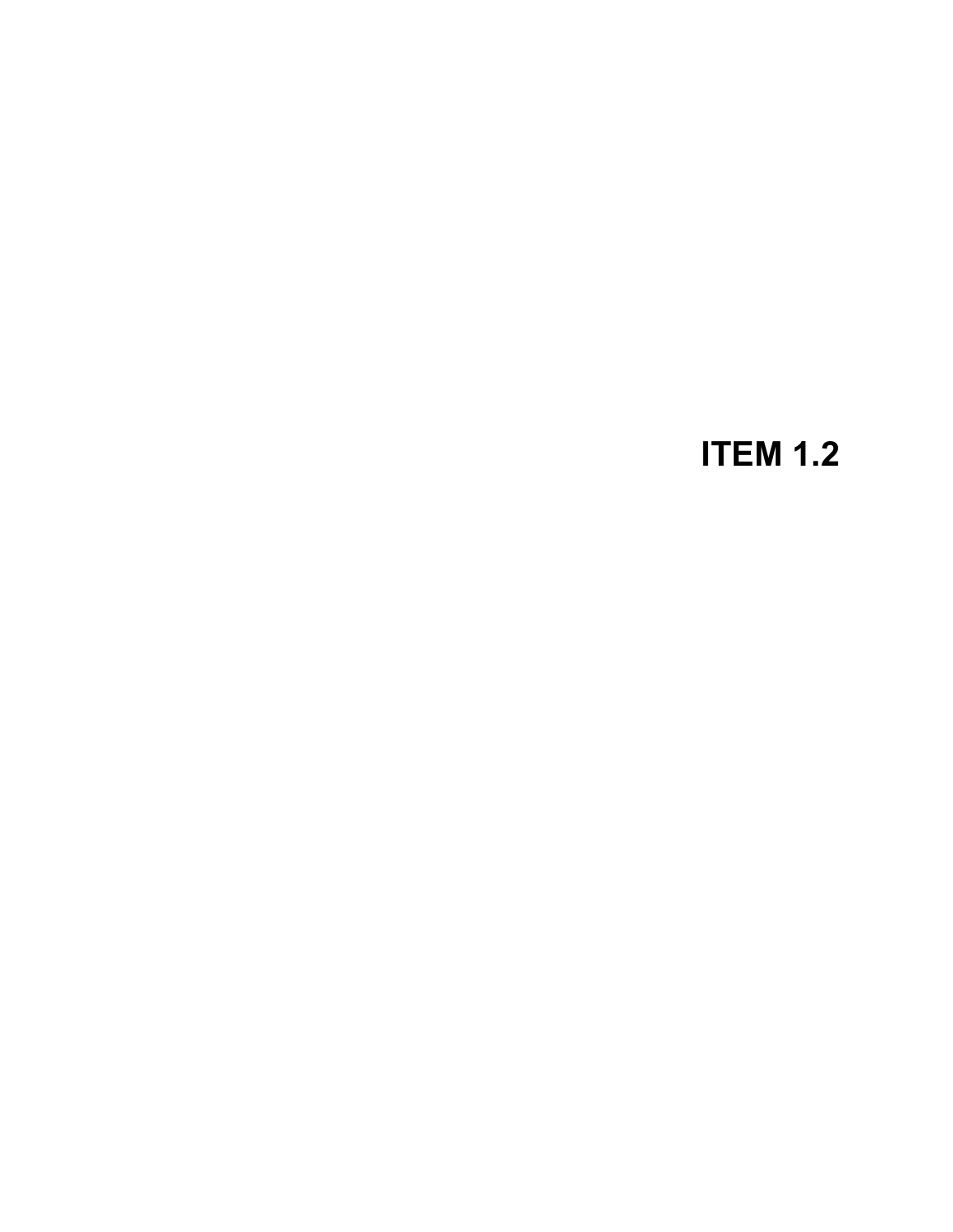#### **IRVINE CHILD CARE PROJECT**

### **TOPIC: IRVINE CHILD CARE PROJECT PROPOSED BUDGET FOR FY 2022-23 WITH MULTI-YEAR BUDGET PROJECTIONS**

**DESCRIPTION:** Submitted for the Board's review and discussion are Proposed Budgets for FY 2022-23 with multi-year Budget Projection for FY 2023-24, FY 2024-25, and FY 2025-26. Three budget scenarios are included, one with no rent increase, one with a one percent rent increase, and one with a two percent rent increase.

> Staff will submit Determination of Child Care Provider Rental Rate at the May Irvine Child Care Project (ICCP) meeting based on the Board's direction.

> The FY 2022-23 Proposed Budget will be revised to reflect the Board approved 2022-23 Provider Rental Rate and submitted for the Board's final review and approval at the June ICCP meeting.

**RECOMMENDATION:** Submitted for the Board's review and discussion.

ICCP/Fogarty Special Meeting April 12, 2022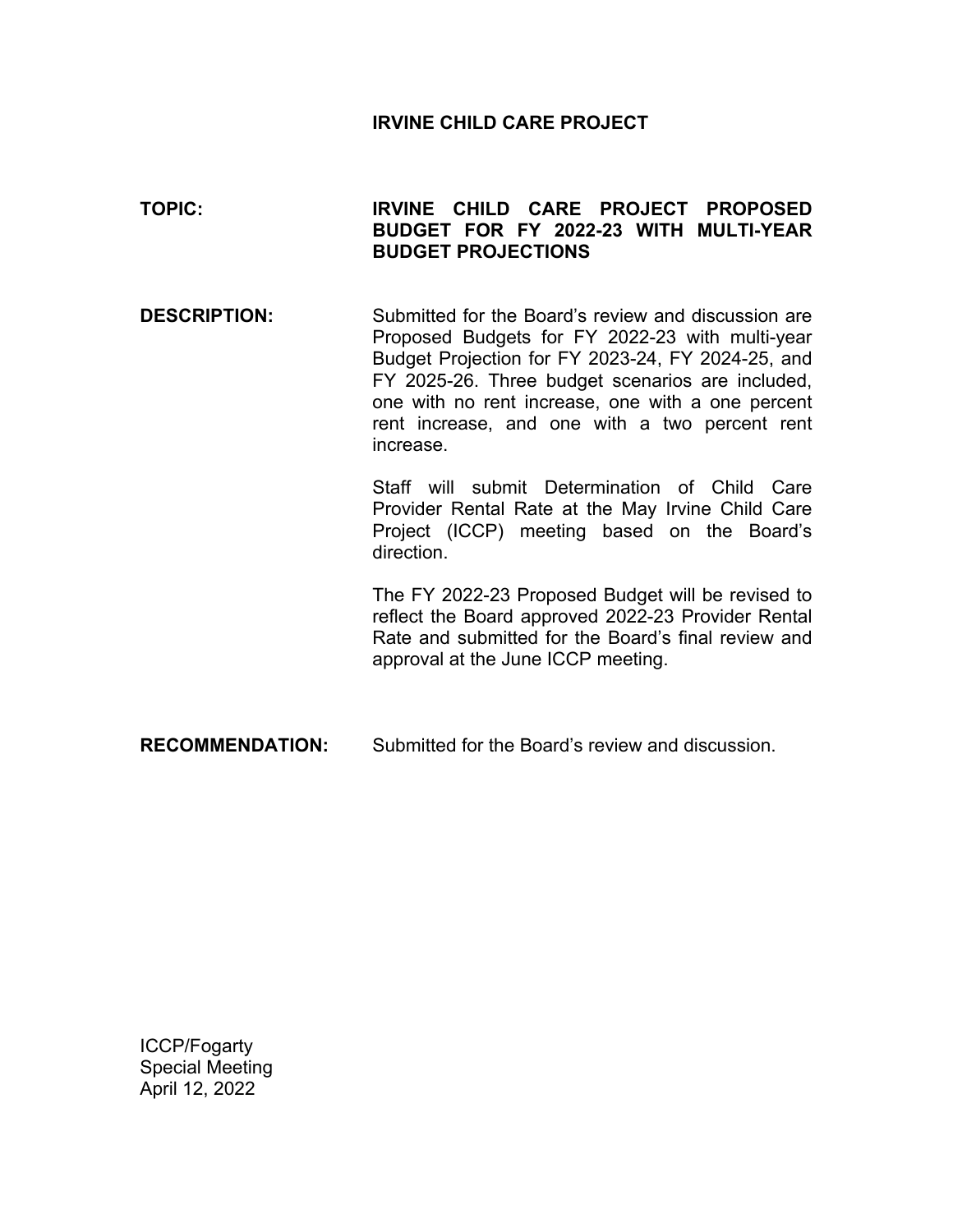**(A California Joint Powers Authority)**

 **Statement Of Revenues, Expenditures, and Changes** 

 **Proposed Budget FY 2022-23 with Multi Year Budget Projection - No Rent Increase**

|                                                  | 2021-22          | 2022-23         | 2023-24          | 2024-25          | 2025-26        |
|--------------------------------------------------|------------------|-----------------|------------------|------------------|----------------|
| <b>OPERATING FUND</b>                            | <b>Estimated</b> | <b>Proposed</b> | <b>Projected</b> | <b>Projected</b> | Projected      |
| <b>Program Description</b>                       | <b>Actuals</b>   | <b>Budget</b>   | <b>Budget</b>    | <b>Budget</b>    | <b>Budget</b>  |
| <b>ICCP - Regular Programs</b>                   |                  |                 |                  |                  |                |
| COST CENTER 005710                               |                  |                 |                  |                  |                |
| <b>REVENUE</b>                                   |                  |                 |                  |                  |                |
| 8650 Portable Fees Cnty                          | \$1,892,887      | \$1,957,712     | \$1,970,677      | \$1,970,677      | \$1,970,677    |
| 8650 Portable Fees Waived- Covid 19              | $($78,870)$ (1)  | \$0             | \$0              | \$0              | \$0            |
| 8660 Interest Income Cnty                        | \$8,800          | \$9,497         | \$9,560          | \$9,560          | \$9,560        |
| <b>Total Revenue:</b>                            | \$1,822,817      | \$1,967,209     | \$1,980,237      | \$1,980,237      | \$1,980,237    |
| <b>OPERATING EXPENDITURES</b>                    |                  |                 |                  |                  |                |
| 4305 Safety and Security                         | \$1.000          | $$9,787$ (2)    | $$1,600$ (2)     | \$1,650(2)       | $$1,650$ (2)   |
| 4306 M & O Repairs done by IUSD                  | \$40.000         | \$40.000        | \$40.000         | \$40.000         | \$40.000       |
| 5450 Insurance                                   | \$103,699        | \$108,884       | \$114,328        | \$120,044        | \$126,046      |
| 5500 Utilities                                   | \$96,086         | \$100,890       | \$105,935        | \$111,232        | \$116,794      |
| 5601 Non-Cap Site/Bldg Improve./Rehab            | \$20,000         | \$40,000        | \$40,000         | \$40,000         | \$40,000       |
| 5811 Consultants                                 | \$0              | $$27,000$ (3)   | $$27,000$ (3)    | $$27,000$ (3)    | $$27,000$ (3)  |
| 5817 Scholarships                                | \$5.600          | \$30,000        | \$30,000         | \$30,000         | \$30,000       |
| 5837 Interest Expense                            | \$1,000          | \$2,200         | \$2,200          | \$2,200          | \$2,200        |
| 5838 Audit                                       | \$11,000         | \$11,000        | \$11,000         | \$11,000         | \$11,000       |
| 5861 Facilities & Financial Support / IUSD       | \$84,000         | \$85,696 (4)    | $$87,409$ (4)    | \$89,158(4)      | \$90,941(4)    |
| 5862 Custodial Services                          | \$572.221        | \$584,038 (5)   | \$596,552 (5)    | \$608,766 (5)    | $$621,184$ (5) |
| 5864 Program Coordination / City                 | \$274,206        | $$310,494$ (6)  | \$319,564 (6)    | \$328,854(6)     | $$338,424$ (6) |
| <b>Total Operating Expenditures:</b>             | \$1,208,812      | \$1,349,989     | \$1,375,588      | \$1,409,904      | \$1,445,239    |
| <b>Total Excess (Deficiency):</b>                | \$614,005        | \$617,220       | \$604,649        | \$570,333        | \$534,998      |
| <b>CAPITAL EXPENDITURES</b>                      |                  |                 |                  |                  |                |
| 6210 Building Improvement / \$5K Threshold       | \$55,000         | \$125,000       | \$125,000        | \$125,000        | \$125,000      |
| 5862 Custodial Vehicles                          | \$0              | $$35,000$ (7)   | \$0              | \$35,000 (7)     | \$0            |
| 7439 Debt Service                                | \$135,173        | $$135,173$ (8)  | $$135,173$ (8)   | \$0(8)           | \$0(8)         |
| <b>Total Capital Expenditures:</b>               | \$190,173        | \$295,173       | \$260,173        | \$160,000        | \$125,000      |
| <b>Net Increase (Decrease):</b>                  | \$423,832        | \$322,047       | \$344,476        | \$410,333        | \$409,998      |
| Beginning Balance, July 1                        | \$1,141,154      | \$1,564,986     | \$1,887,033      | \$2,231,508      | \$2,641,841    |
| Ending Balance, June 30                          | \$1,564,986      | \$1,887,033     | \$2,231,508      | \$2,641,841      | \$3,051,839    |
| <b>Components of Ending Balance:</b>             |                  |                 |                  |                  |                |
| Capital Facilities (Modular Replacement) Reserve | \$1,523,016      | \$1,837,678     | \$2,182,435      | \$2,594,744      | \$3,004,731    |
| 3% Operation Reserve                             | \$41.970         | \$49.355        | \$49.073         | \$47,097         | \$47.107       |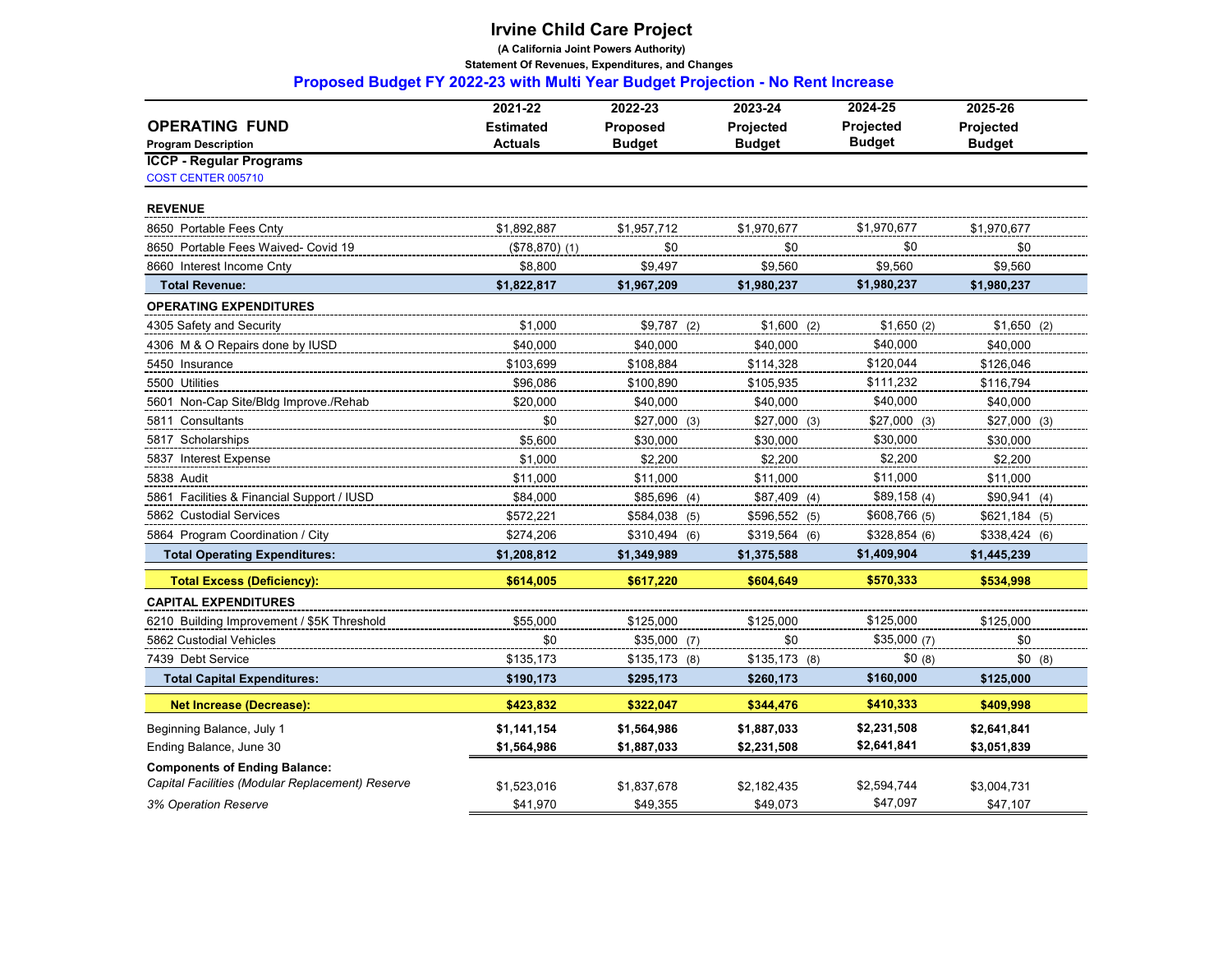**(A California Joint Powers Authority)**

 **Statement Of Revenues, Expenditures, and Changes** 

 **Proposed Budget FY 2022-23 with Multi Year Budget Projection - No Rent Increase**

| <b>GRANT PROGRAM FUNDS</b>                                             | 2021-22<br><b>Estimated</b> | 2022-23<br>Proposed | 2023-24<br>Projected | 2024-25<br><b>Projected</b> | 2025-26<br>Projected |
|------------------------------------------------------------------------|-----------------------------|---------------------|----------------------|-----------------------------|----------------------|
| <b>Program Description</b>                                             | <b>Actuals</b>              | <b>Budget</b>       | <b>Budget</b>        | <b>Budget</b>               | <b>Budget</b>        |
| <b>STATE GRANT/CDD</b><br><b>COST CENTER 005501</b>                    |                             |                     |                      |                             |                      |
| <b>REVENUE</b>                                                         |                             |                     |                      |                             |                      |
| 8290 Child Development Apportionments                                  | \$284.174                   | \$374.281           | \$374.281            | \$374.281                   | \$374.281            |
| 8590 Other State Revenue                                               | \$572,331                   | \$695,095           | \$695,095            | \$695,095                   | \$695,095            |
| <b>Total Revenue:</b>                                                  | \$856,505                   | \$1,069,376         | \$1,069,376          | \$1,069,376                 | \$1,069,376          |
| <b>EXPENDITURES</b>                                                    |                             |                     |                      |                             |                      |
| 5810 Serv./Contracts                                                   | \$1,147,909                 | \$1,069,376         | \$1,069,376          | \$1,069,376                 | \$1,069,376          |
| <b>Total Expenditures:</b>                                             | \$856,505                   | \$1,069,376         | \$1,069,376          | \$1,069,376                 | \$1,069,376          |
| Deferred Revenue (Carry-over):                                         | \$0                         | \$0                 | \$0                  | \$0                         | \$0                  |
| <b>LOCAL GRANT / Irvine Childrens Fund (ICF)</b><br>COST CENTER 005712 |                             |                     |                      |                             |                      |
| <b>REVENUE</b>                                                         |                             |                     |                      |                             |                      |
| 8689 All Other Fees & Contracts                                        | \$82,920                    | \$20,000            | \$20,000             | \$20.000                    | \$20,000             |
| 8699 Other Local Revenue/CDBG                                          | \$326.898                   | \$773.000           | \$60.000             | \$60,000                    | \$60,000             |
| <b>Total Revenue:</b>                                                  | \$409,818                   | \$793,000           | \$80,000             | \$80,000                    | \$80,000             |
| <b>EXPENDITURES</b>                                                    |                             |                     |                      |                             |                      |
| 5817 Scholarships                                                      | \$409,818                   | \$793,000           | \$80,000             | \$80,000                    | \$80,000             |
| <b>Total Expenditures:</b>                                             | \$409,818                   | \$793,000           | \$80,000             | \$80,000                    | \$80,000             |
| Fund Balance (U):                                                      | \$0                         | \$0                 | \$0                  | \$0                         | \$0                  |
| <b>GRANT PROGRAM FUND SUMMARY</b>                                      |                             |                     |                      |                             |                      |
| <b>REVENUE</b>                                                         | \$1,266,323                 | \$1,862,376         | \$1,149,376          | \$1,149,376                 | \$1,149,376          |
| <b>EXPENDITURES</b>                                                    | \$1,266,323                 | \$1,862,376         | \$1,149,376          | \$1,149,376                 | \$1,149,376          |
| <b>Total Excess (Deficiency):</b>                                      | \$0                         | \$0                 | \$0                  | \$0                         | \$0                  |
| Beginning Balance, July 1                                              | \$0                         | \$0                 | \$0                  | \$0                         | \$0                  |
| Ending Balance, June 30                                                | \$0                         | \$0                 | \$0                  | \$0                         | \$0                  |
| <b>TOTAL ICCP FUND BALANCE:</b>                                        | \$1,564,986                 | \$1,887,033         | \$2,231,508          | \$2,641,841                 | \$3,051,839          |
|                                                                        |                             |                     |                      |                             |                      |

 **(Operating Fund + Grant Program Funds)**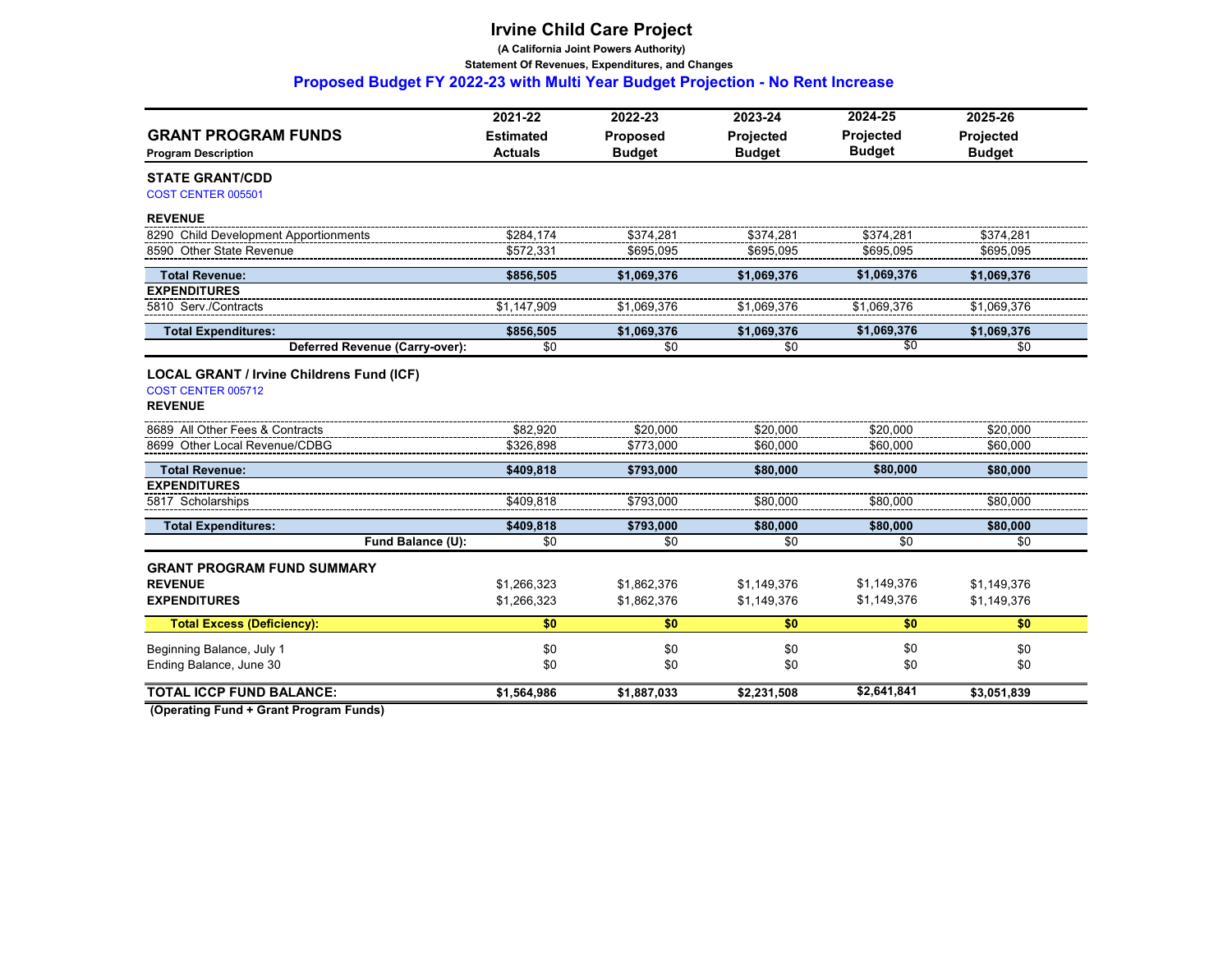**(A California Joint Powers Authority)**

#### **Statement Of Revenues, Expenditures, and Changes**

#### **Proposed Budget FY 2022-23 with Multi Year Budget Projection - No Rent Increase**

#### *Budget Assumptions*

*(1) Approved by ICCP Board to waive rental fees for ICCP providers for the month of July 2021 by 50% due to COVID.*

*(2) Additional AED units for new sites and AED maintenance items (Pads, batteries, etc.) Restroom Card Keys, and potential replacement or addition of one security radio per year.* 

*(3) Consultant to assess and plan rehab and repair work on existing portables to be managed and supervised by IUSD staff*

*(4) Projected 2% increase for step in column & benefit increases of Facilities and Finance salaries for IUSD employees*

*(5) Projected 2% increase for step in column & benefit increases of custodial salaries. Increased custodial supplies \$2K annually starting with FY 2020-21*

*(6) Program Coordination includes \$2,900 in program supplies to be distributed to sites to support quality enhancement and 3% increase for salaries as instructed by City's finance/Payroll department.*

*(7) Starting FY 2020-21 projecting \$35k every other year to replace out dated custodial work vans.*

*(8) Continue debt payment for custodial equipment for another 5 years @ \$8,100/year for a total of \$40,500 FY 2019-20 thru FY 2023-24.* 

*Plus yearly payment for purchase of portables from IUSD = \$127,073 Started July 2009 ends June 2024*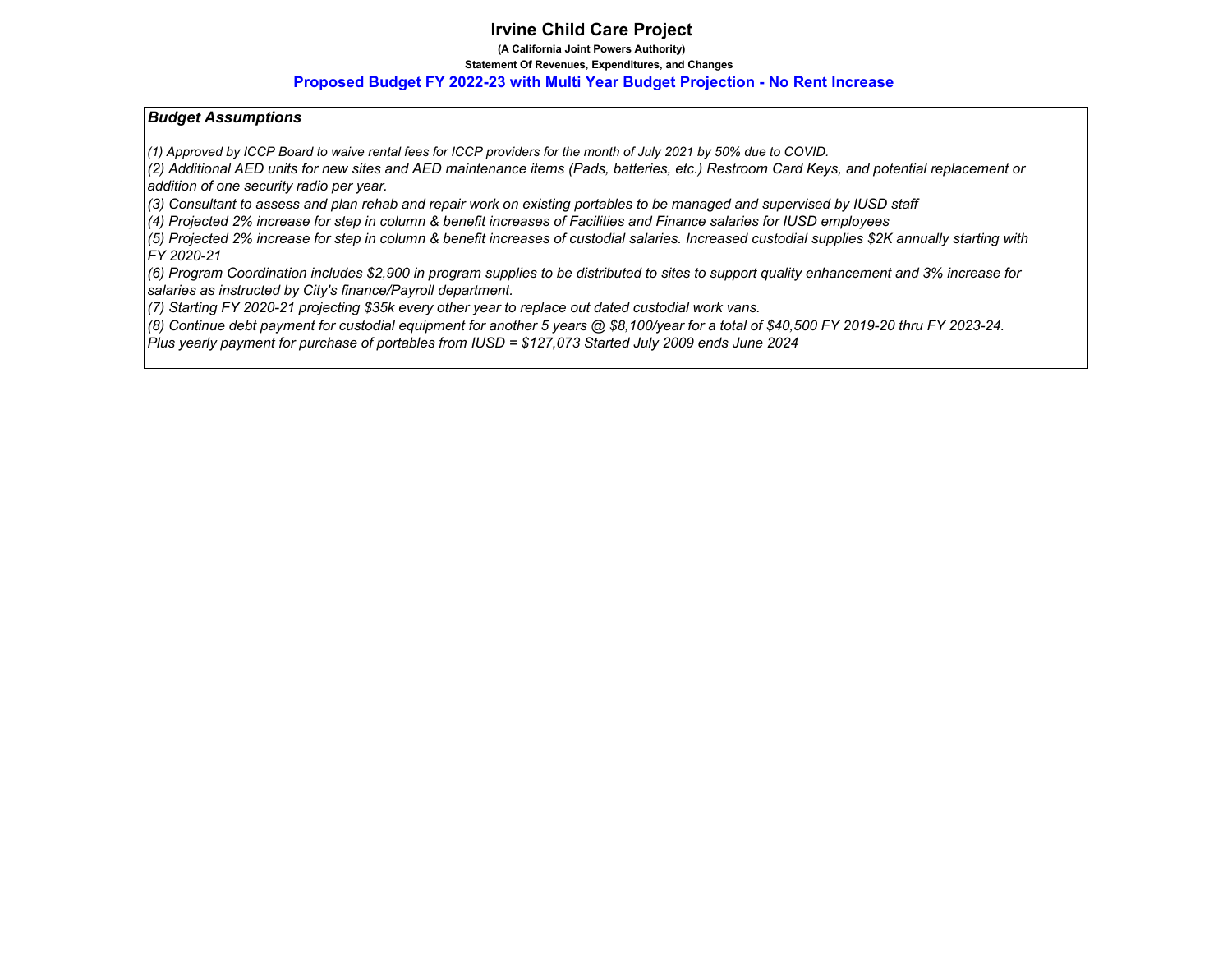**(A California Joint Powers Authority)**

 **Statement Of Revenues, Expenditures, and Changes** 

 **Proposed Budget FY 2022-23 with Multi Year Budget Projection - 1% Rent Increase**

|                                                  | 2021-22          | 2022-23        | 2023-24          | 2024-25       | 2025-26        |
|--------------------------------------------------|------------------|----------------|------------------|---------------|----------------|
| <b>OPERATING FUND</b>                            | <b>Estimated</b> | Proposed       | <b>Projected</b> | Projected     | Projected      |
| <b>Program Description</b>                       | <b>Actuals</b>   | <b>Budget</b>  | <b>Budget</b>    | <b>Budget</b> | <b>Budget</b>  |
| <b>ICCP - Regular Programs</b>                   |                  |                |                  |               |                |
| COST CENTER 005710                               |                  |                |                  |               |                |
| <b>REVENUE</b>                                   |                  |                |                  |               |                |
| 8650 Portable Fees Cntv                          | \$1,892,887      | \$1,977,289    | \$1,990,384      | \$1,990,384   | \$1,990,384    |
| 8650 Portable Fees Waived- Covid 19              | $($78,870)$ (1)  | \$0            | \$0              | \$0           | \$0            |
| 8660 Interest Income Cnty                        | \$8,800          | \$9,592        | \$9,655          | \$9,655       | \$9,655        |
| <b>Total Revenue:</b>                            | \$1,822,817      | \$1,986,881    | \$2,000,039      | \$2,000,039   | \$2,000,039    |
| <b>OPERATING EXPENDITURES</b>                    |                  |                |                  |               |                |
| 4305 Safety and Security                         | \$1,000          | $$9,787$ (2)   | $$1,600$ (2)     | \$1,650(2)    | $$1,650$ (2)   |
| 4306 M & O Repairs done by IUSD                  | \$40,000         | \$40,000       | \$40,000         | \$40.000      | \$40,000       |
| 5450 Insurance                                   | \$103,699        | \$108.884      | \$114,328        | \$120,044     | \$126,046      |
| 5500 Utilities                                   | \$96,086         | \$100,890      | \$105,935        | \$111,232     | \$116,794      |
| 5601 Non-Cap Site/Bldg Improve./Rehab            | \$20,000         | \$40,000       | \$40,000         | \$40,000      | \$40,000       |
| 5811 Consultants                                 | \$0              | $$27,000$ (3)  | $$27,000$ (3)    | $$27,000$ (3) | $$27,000$ (3)  |
| 5817 Scholarships                                | \$5,600          | \$30,000       | \$30,000         | \$30,000      | \$30,000       |
| 5837 Interest Expense                            | \$1,000          | \$2,200        | \$2.200          | \$2,200       | \$2,200        |
| 5838 Audit                                       | \$11,000         | \$11,000       | \$11,000         | \$11,000      | \$11,000       |
| 5861 Facilities & Financial Support / IUSD       | \$84,000         | $$85,696$ (4)  | \$87,409 (4)     | \$89,158(4)   | \$90,941(4)    |
| 5862 Custodial Services                          | \$572,221        | \$584,038 (5)  | \$596,552 (5)    | \$608,766 (5) | $$621,184$ (5) |
| 5864 Program Coordination / City                 | \$274,206        | $$310,494$ (6) | \$319,564 (6)    | \$328,854(6)  | $$338,424$ (6) |
| <b>Total Operating Expenditures:</b>             | \$1,208,812      | \$1,349,989    | \$1,375,588      | \$1,409,904   | \$1,445,239    |
| <b>Total Excess (Deficiency):</b>                | \$614,005        | \$636,892      | \$624,451        | \$590,135     | \$554,800      |
| <b>CAPITAL EXPENDITURES</b>                      |                  |                |                  |               |                |
| 6210 Building Improvement / \$5K Threshold       | \$55.000         | \$125,000      | \$125,000        | \$125,000     | \$125,000      |
| 5862 Custodial Vehicles                          | \$0              | $$35,000$ (7)  | \$0              | \$35,000(7)   | \$0            |
| 7439 Debt Service                                | \$135,173        | $$135,173$ (8) | $$135,173$ (8)   | \$0(8)        | \$0(8)         |
| <b>Total Capital Expenditures:</b>               | \$190,173        | \$295,173      | \$260,173        | \$160,000     | \$125,000      |
| <b>Net Increase (Decrease):</b>                  | \$423,832        | \$341,719      | \$364,278        | \$430,135     | \$429,800      |
| Beginning Balance, July 1                        | \$1,141,154      | \$1,564,986    | \$1,906,705      | \$2,270,983   | \$2,701,118    |
| Ending Balance, June 30                          | \$1,564,986      | \$1,906,705    | \$2,270,983      | \$2,701,118   | \$3,130,918    |
| <b>Components of Ending Balance:</b>             |                  |                |                  |               |                |
| Capital Facilities (Modular Replacement) Reserve | \$1,523,016      | \$1,857,350    | \$2,221,910      | \$2,654,021   | \$3,083,811    |
| 3% Operation Reserve                             | \$41.970         | \$49.355       | \$49.073         | \$47,097      | \$47.107       |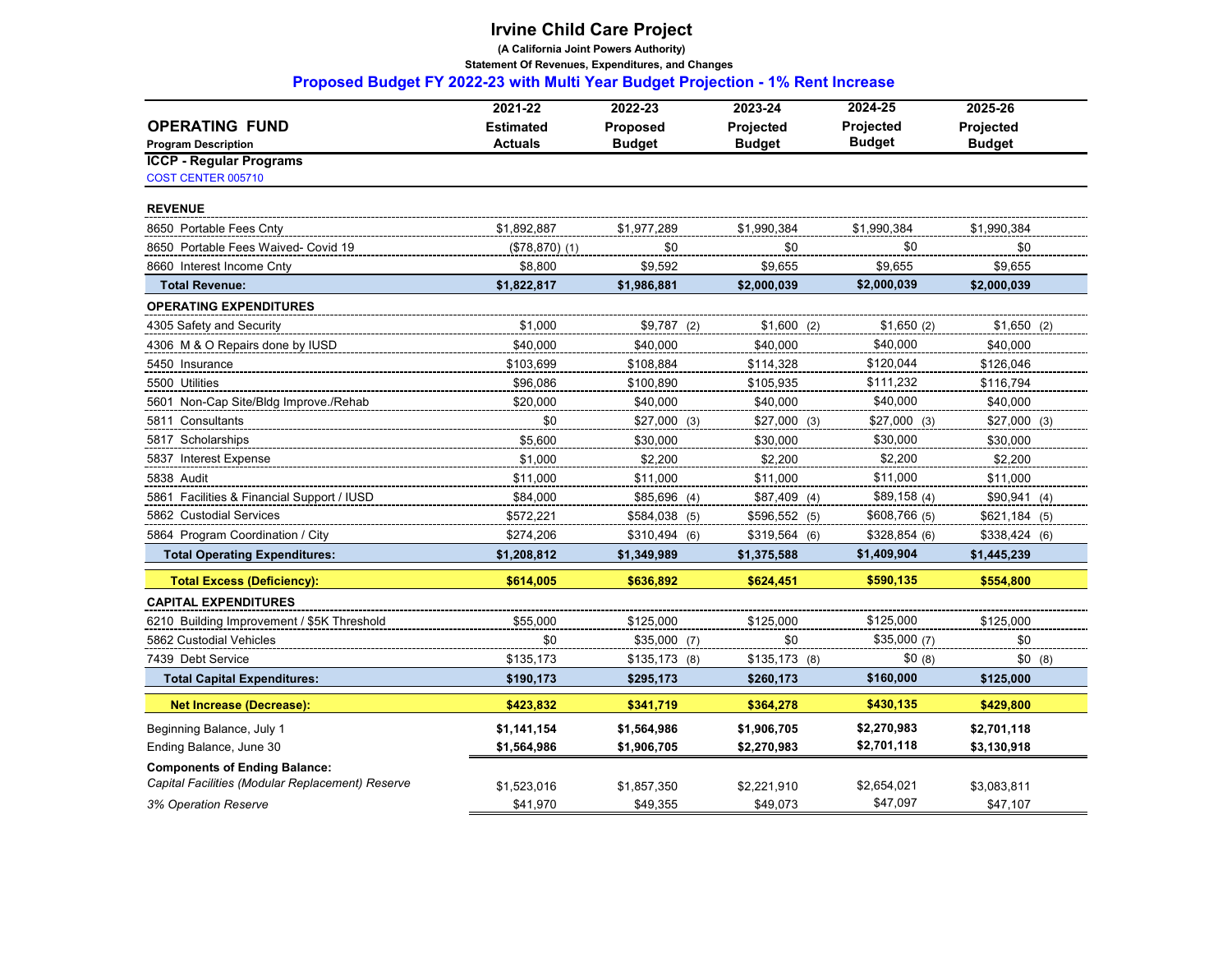**(A California Joint Powers Authority)**

 **Statement Of Revenues, Expenditures, and Changes** 

 **Proposed Budget FY 2022-23 with Multi Year Budget Projection - 1% Rent Increase**

| <b>GRANT PROGRAM FUNDS</b>                       | 2021-22<br><b>Estimated</b> | 2022-23<br>Proposed | 2023-24<br>Projected | 2024-25<br><b>Projected</b> | 2025-26<br>Projected |
|--------------------------------------------------|-----------------------------|---------------------|----------------------|-----------------------------|----------------------|
| <b>Program Description</b>                       | <b>Actuals</b>              | <b>Budget</b>       | <b>Budget</b>        | <b>Budget</b>               | <b>Budget</b>        |
| <b>STATE GRANT/CDD</b><br>COST CENTER 005501     |                             |                     |                      |                             |                      |
| <b>REVENUE</b>                                   |                             |                     |                      |                             |                      |
| 8290 Child Development Apportionments            | \$284.174                   | \$374.281           | \$374.281            | \$374.281                   | \$374.281            |
| 8590 Other State Revenue                         | \$572.331                   | \$695.095           | \$695.095            | \$695.095                   | \$695.095            |
| <b>Total Revenue:</b>                            | \$856,505                   | \$1,069,376         | \$1,069,376          | \$1,069,376                 | \$1,069,376          |
| <b>EXPENDITURES</b>                              |                             |                     |                      |                             |                      |
| 5810 Serv./Contracts                             | \$856,505                   | \$1,069,376         | \$1,069,376          | \$1,069,376                 | \$1,069,376          |
| <b>Total Expenditures:</b>                       | \$856,505                   | \$1,069,376         | \$1,069,376          | \$1,069,376                 | \$1,069,376          |
| Deferred Revenue (Carry-over):                   | \$0                         | \$0                 | \$0                  | \$0                         | \$0                  |
| <b>LOCAL GRANT / Irvine Childrens Fund (ICF)</b> |                             |                     |                      |                             |                      |
| COST CENTER 005712                               |                             |                     |                      |                             |                      |
| <b>REVENUE</b>                                   |                             |                     |                      |                             |                      |
| 8689 All Other Fees & Contracts                  | \$82.920                    | \$20.000            | \$20.000             | \$20.000                    | \$20,000             |
| 8699 Other Local Revenue/CDBG                    | \$326,898                   | \$773.000           | \$60.000             | \$60,000                    | \$60,000             |
| <b>Total Revenue:</b>                            | \$409,818                   | \$793,000           | \$80,000             | \$80,000                    | \$80,000             |
| <b>EXPENDITURES</b>                              |                             |                     |                      |                             |                      |
| 5817 Scholarships                                | \$409,818                   | \$793,000           | \$80,000             | \$80,000                    | \$80,000             |
| <b>Total Expenditures:</b>                       | \$409,818                   | \$793.000           | \$80,000             | \$80,000                    | \$80,000             |
| Fund Balance (U):                                | \$0                         | \$0                 | \$0                  | \$0                         | \$0                  |
| <b>GRANT PROGRAM FUND SUMMARY</b>                |                             |                     |                      |                             |                      |
| <b>REVENUE</b>                                   | \$1,266,323                 | \$1,862,376         | \$1,149,376          | \$1,149,376                 | \$1,149,376          |
| <b>EXPENDITURES</b>                              | \$1,266,323                 | \$1,862,376         | \$1,149,376          | \$1,149,376                 | \$1,149,376          |
| <b>Total Excess (Deficiency):</b>                | \$0                         | \$0                 | \$0                  | \$0                         | \$0                  |
| Beginning Balance, July 1                        | \$0                         | \$0                 | \$0                  | \$0                         | \$0                  |
| Ending Balance, June 30                          | \$0                         | \$0                 | \$0                  | \$0                         | \$0                  |
| <b>TOTAL ICCP FUND BALANCE:</b>                  | \$1,564,986                 | \$1,906,705         | \$2,270,983          | \$2,701,118                 | \$3,130,918          |
|                                                  |                             |                     |                      |                             |                      |

 **(Operating Fund + Grant Program Funds)**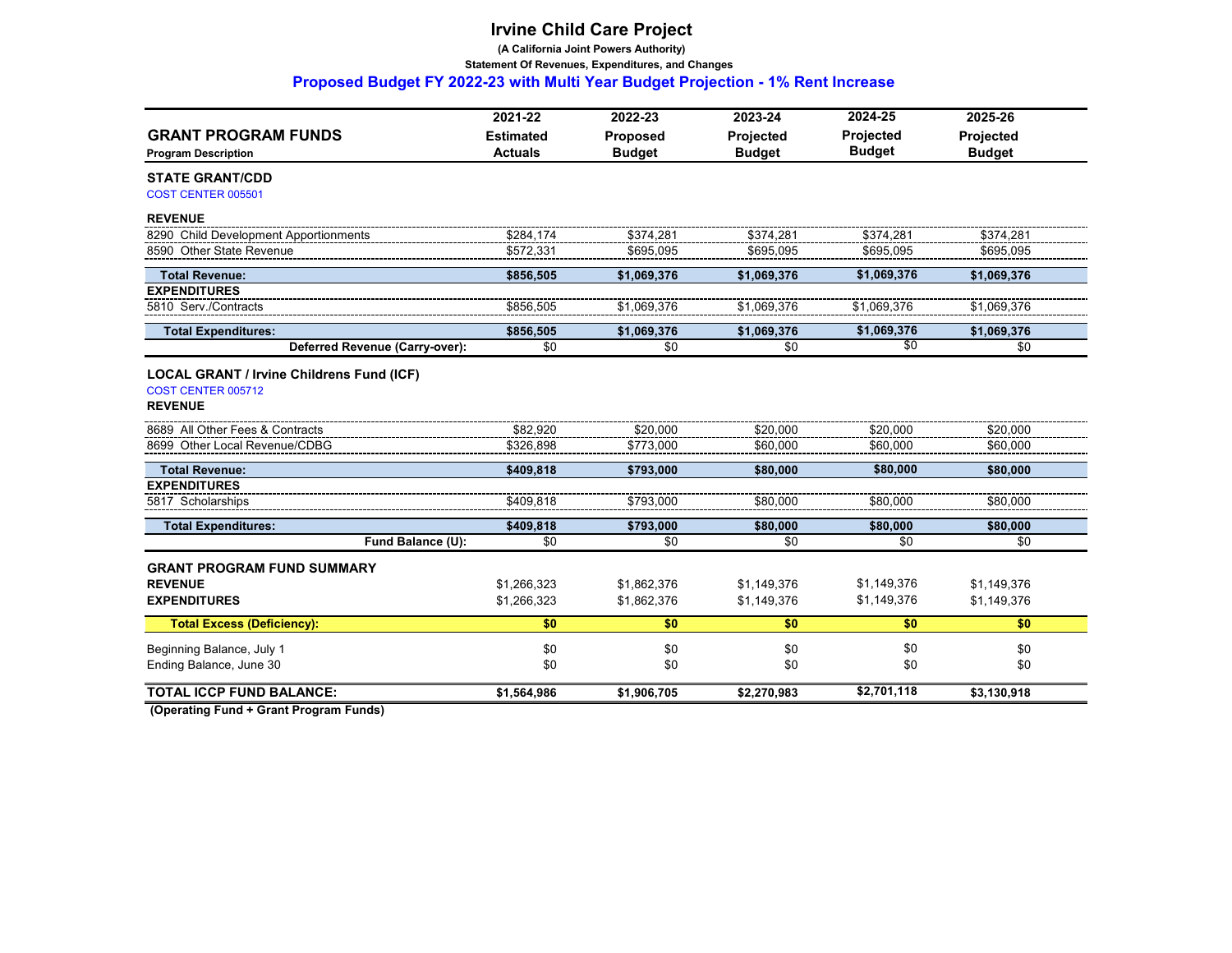**(A California Joint Powers Authority)**

#### **Statement Of Revenues, Expenditures, and Changes**

#### **Proposed Budget FY 2022-23 with Multi Year Budget Projection - 1% Rent Increase**

#### *Budget Assumptions*

*(1) Approved by ICCP Board to waive rental fees for ICCP providers for the month of July 2021 by 50% due to COVID.*

*(2) Additional AED units for new sites and AED maintenance items (Pads, batteries, etc.) Restroom Card Keys, and potential replacement or addition of one security radio per year.* 

*(3) Consultant to assess and plan rehab and repair work on existing portables to be managed and supervised by IUSD staff*

*(4) Projected 2% increase for step in column & benefit increases of Facilities and Finance salaries for IUSD employees*

*(5) Projected 2% increase for step in column & benefit increases of custodial salaries. Increased custodial supplies \$2K annually starting with FY 2020-21*

*(6) Program Coordination includes \$2,900 in program supplies to be distributed to sites to support quality enhancement and 3% increase for salaries as instructed by City's finance/Payroll department.*

*(7) Starting FY 2020-21 projecting \$35k every other year to replace out dated custodial work vans.*

*(8) Continue debt payment for custodial equipment for another 5 years @ \$8,100/year for a total of \$40,500 FY 2019-20 thru FY 2023-24.* 

*Plus yearly payment for purchase of portables from IUSD = \$127,073 Started July 2009 ends June 2024*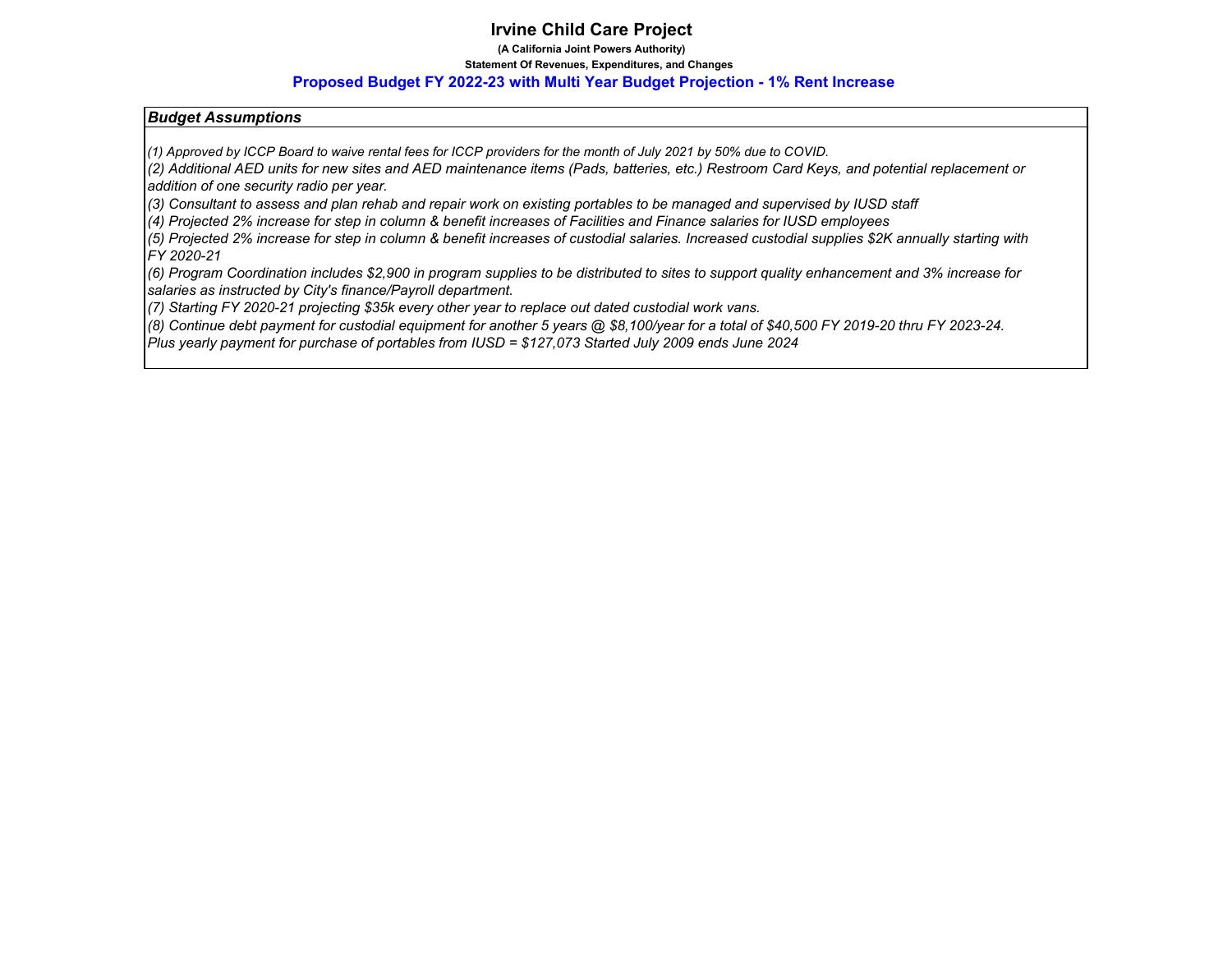**(A California Joint Powers Authority)**

 **Statement Of Revenues, Expenditures, and Changes** 

 **Proposed Budget FY 2022-23 with Multi Year Budget Projection - 2% Rent Increase**

|                                                  | 2021-22          | 2022-23        | 2023-24          | 2024-25          | 2025-26        |
|--------------------------------------------------|------------------|----------------|------------------|------------------|----------------|
| <b>OPERATING FUND</b>                            | <b>Estimated</b> | Proposed       | <b>Projected</b> | <b>Projected</b> | Projected      |
| <b>Program Description</b>                       | <b>Actuals</b>   | <b>Budget</b>  | <b>Budget</b>    | <b>Budget</b>    | <b>Budget</b>  |
| <b>ICCP - Regular Programs</b>                   |                  |                |                  |                  |                |
| COST CENTER 005710                               |                  |                |                  |                  |                |
| <b>REVENUE</b>                                   |                  |                |                  |                  |                |
| 8650 Portable Fees Cnty                          | \$1,892,887      | \$1,996,866    | \$2,010,091      | \$2,010,091      | \$2,010,091    |
| 8650 Portable Fees Waived- Covid 19              | $($78,870)$ (1)  | \$0            | \$0              | \$0              | \$0            |
| 8660 Interest Income Cnty                        | \$8,800          | \$9,687        | \$9,751          | \$9,751          | \$9,751        |
| <b>Total Revenue:</b>                            | \$1,822,817      | \$2,006,553    | \$2,019,841      | \$2,019,841      | \$2,019,841    |
| <b>OPERATING EXPENDITURES</b>                    |                  |                |                  |                  |                |
| 4305 Safety and Security                         | \$1,000          | $$9,787$ (2)   | $$1,600$ (2)     | \$1,650(2)       | $$1,650$ (2)   |
| 4306 M & O Repairs done by IUSD                  | \$40,000         | \$40,000       | \$40,000         | \$40.000         | \$40,000       |
| 5450 Insurance                                   | \$103,699        | \$108,884      | \$114,328        | \$120,044        | \$126,046      |
| 5500 Utilities                                   | \$96,086         | \$100,890      | \$105,935        | \$111,232        | \$116,794      |
| 5601 Non-Cap Site/Bldg Improve./Rehab            | \$20,000         | \$40,000       | \$40,000         | \$40,000         | \$40,000       |
| 5811 Consultants                                 | \$0              | $$27,000$ (3)  | $$27,000$ (3)    | $$27,000$ (3)    | $$27,000$ (3)  |
| 5817 Scholarships                                | \$5.600          | \$30,000       | \$30.000         | \$30,000         | \$30,000       |
| 5837 Interest Expense                            | \$1,000          | \$2,200        | \$2,200          | \$2,200          | \$2,200        |
| 5838 Audit                                       | \$11,000         | \$11,000       | \$11,000         | \$11,000         | \$11,000       |
| 5861 Facilities & Financial Support / IUSD       | \$84,000         | $$85,696$ (4)  | $$87,409$ (4)    | \$89,158(4)      | \$90,941(4)    |
| 5862 Custodial Services                          | \$572.221        | \$584,038 (5)  | \$596,552 (5)    | \$608,766 (5)    | $$621,184$ (5) |
| 5864 Program Coordination / City                 | \$274,206        | $$310,494$ (6) | $$319,564$ (6)   | \$328,854(6)     | $$338,424$ (6) |
| <b>Total Operating Expenditures:</b>             | \$1,208,812      | \$1,349,989    | \$1,375,588      | \$1,409,904      | \$1,445,239    |
| <b>Total Excess (Deficiency):</b>                | \$614,005        | \$656,564      | \$644,253        | \$609,937        | \$574,602      |
| <b>CAPITAL EXPENDITURES</b>                      |                  |                |                  |                  |                |
| 6210 Building Improvement / \$5K Threshold       | \$55,000         | \$125,000      | \$125,000        | \$125,000        | \$125,000      |
| 5862 Custodial Vehicles                          | \$0              | $$35,000$ (7)  | \$0              | \$35,000(7)      | \$0            |
| 7439 Debt Service                                | \$135,173        | $$135,173$ (8) | $$135,173$ (8)   | \$0(8)           | \$0(8)         |
| <b>Total Capital Expenditures:</b>               | \$190,173        | \$295,173      | \$260,173        | \$160,000        | \$125,000      |
| <b>Net Increase (Decrease):</b>                  | \$423,832        | \$361,391      | \$384,080        | \$449,937        | \$449,602      |
| Beginning Balance, July 1                        | \$1,141,154      | \$1,564,986    | \$1,926,377      | \$2,310,457      | \$2,760,395    |
| Ending Balance, June 30                          | \$1,564,986      | \$1,926,377    | \$2,310,457      | \$2,760,395      | \$3,209,997    |
| <b>Components of Ending Balance:</b>             |                  |                |                  |                  |                |
| Capital Facilities (Modular Replacement) Reserve | \$1,523,016      | \$1,877,022    | \$2,261,384      | \$2,713,297      | \$3,162,890    |
| 3% Operation Reserve                             | \$41,970         | \$49,355       | \$49.073         | \$47,097         | \$47,107       |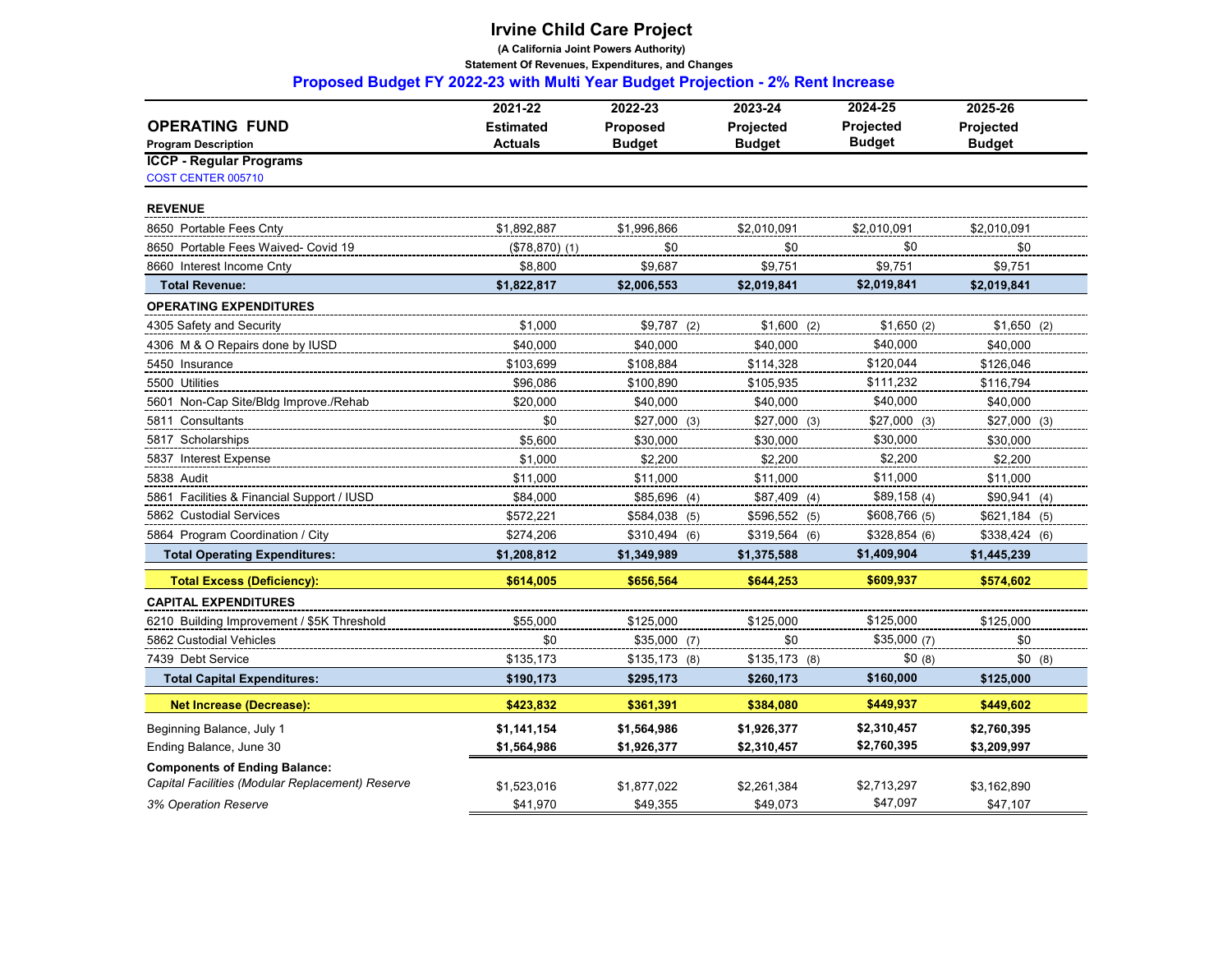**(A California Joint Powers Authority)**

 **Statement Of Revenues, Expenditures, and Changes** 

 **Proposed Budget FY 2022-23 with Multi Year Budget Projection - 2% Rent Increase**

|                                                  | 2021-22          | 2022-23         | 2023-24          | 2024-25          | 2025-26       |
|--------------------------------------------------|------------------|-----------------|------------------|------------------|---------------|
| <b>GRANT PROGRAM FUNDS</b>                       | <b>Estimated</b> | <b>Proposed</b> | <b>Projected</b> | <b>Projected</b> | Projected     |
| <b>Program Description</b>                       | <b>Actuals</b>   | <b>Budget</b>   | <b>Budget</b>    | <b>Budget</b>    | <b>Budget</b> |
| <b>STATE GRANT/CDD</b><br>COST CENTER 005501     |                  |                 |                  |                  |               |
| <b>REVENUE</b>                                   |                  |                 |                  |                  |               |
| 8290 Child Development Apportionments            | \$284.174        | \$374.281       | \$374.281        | \$374.281        | \$374.281     |
| 8590 Other State Revenue                         | \$572,331        | \$695,095       | \$695,095        | \$695,095        | \$695,095     |
| <b>Total Revenue:</b>                            | \$856,505        | \$1,069,376     | \$1,069,376      | \$1,069,376      | \$1,069,376   |
| <b>EXPENDITURES</b>                              |                  |                 |                  |                  |               |
| 5810 Serv./Contracts                             | \$856,505        | \$1,069,376     | \$1,069,376      | \$1.069.376      | \$1,069,376   |
| <b>Total Expenditures:</b>                       | \$856,505        | \$1,069,376     | \$1,069,376      | \$1,069,376      | \$1,069,376   |
| Deferred Revenue (Carry-over):                   | \$0              | \$0             | \$0              | \$0              | \$0           |
| <b>LOCAL GRANT / Irvine Childrens Fund (ICF)</b> |                  |                 |                  |                  |               |
| COST CENTER 005712                               |                  |                 |                  |                  |               |
| <b>REVENUE</b>                                   |                  |                 |                  |                  |               |
| 8689 All Other Fees & Contracts                  | \$82.920         | \$20.000        | \$20.000         | \$20.000         | \$20,000      |
| 8699 Other Local Revenue/CDBG                    | \$326.898        | \$773.000       | \$60.000         | \$60,000         | \$60,000      |
| <b>Total Revenue:</b>                            | \$409,818        | \$793,000       | \$80,000         | \$80,000         | \$80,000      |
| <b>EXPENDITURES</b>                              |                  |                 |                  |                  |               |
| 5817 Scholarships                                | \$409,818        | \$793,000       | \$80,000         | \$80,000         | \$80,000      |
| <b>Total Expenditures:</b>                       | \$409,818        | \$793,000       | \$80,000         | \$80,000         | \$80,000      |
| Fund Balance (U):                                | \$0              | \$0             | \$0              | $\overline{50}$  | \$0           |
| <b>GRANT PROGRAM FUND SUMMARY</b>                |                  |                 |                  |                  |               |
| <b>REVENUE</b>                                   | \$1,266,323      | \$1,862,376     | \$1.149.376      | \$1,149,376      | \$1,149,376   |
| <b>EXPENDITURES</b>                              | \$1,266,323      | \$1,862,376     | \$1,149,376      | \$1,149,376      | \$1,149,376   |
| <b>Total Excess (Deficiency):</b>                | \$0              | \$0             | \$0              | \$0              | \$0           |
| Beginning Balance, July 1                        | \$0              | \$0             | \$0              | \$0              | \$0           |
| Ending Balance, June 30                          | \$0              | \$0             | \$0              | \$0              | \$0           |
| <b>TOTAL ICCP FUND BALANCE:</b>                  | \$1,564,986      | \$1,926,377     | \$2,310,457      | \$2,760,395      | \$3,209,997   |
|                                                  |                  |                 |                  |                  |               |

 **(Operating Fund + Grant Program Funds)**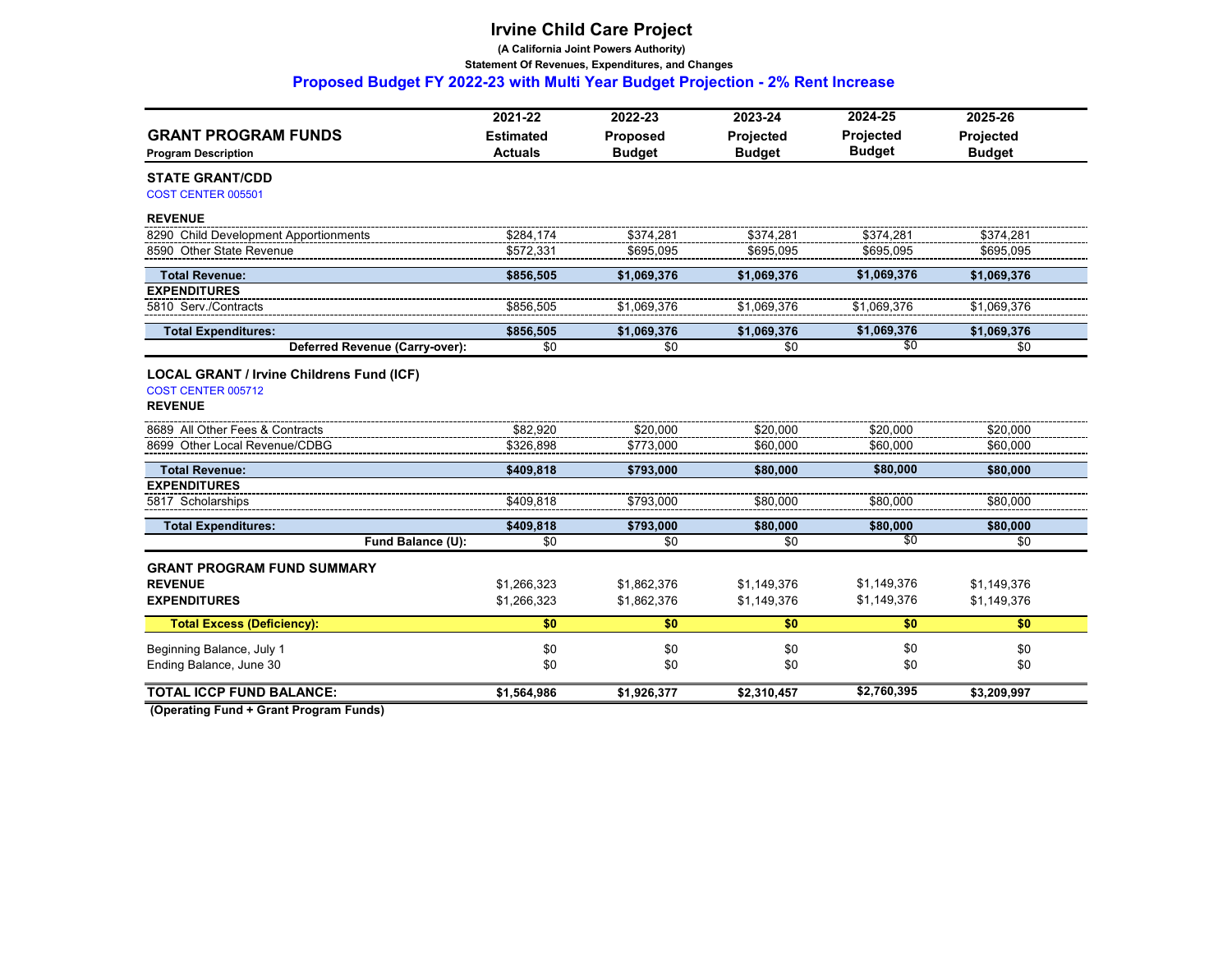**(A California Joint Powers Authority)**

#### **Statement Of Revenues, Expenditures, and Changes**

#### **Proposed Budget FY 2022-23 with Multi Year Budget Projection - 2% Rent Increase**

#### *Budget Assumptions*

*(1) Approved by ICCP Board to waive rental fees for ICCP providers for the month of July 2021 by 50% due to COVID.*

*(2) Additional AED units for new sites and AED maintenance items (Pads, batteries, etc.) Restroom Card Keys, and potential replacement or addition of one security radio per year.* 

*(3) Consultant to assess and plan rehab and repair work on existing portables to be managed and supervised by IUSD staff*

*(4) Projected 2% increase for step in column & benefit increases of Facilities and Finance salaries for IUSD employees*

*(5) Projected 2% increase for step in column & benefit increases of custodial salaries. Increased custodial supplies \$2K annually starting with FY 2020-21*

*(6) Program Coordination includes \$2,900 in program supplies to be distributed to sites to support quality enhancement and 3% increase for salaries as instructed by City's finance/Payroll department.*

*(7) Starting FY 2020-21 projecting \$35k every other year to replace out dated custodial work vans.*

*(8) Continue debt payment for custodial equipment for another 5 years @ \$8,100/year for a total of \$40,500 FY 2019-20 thru FY 2023-24.* 

*Plus yearly payment for purchase of portables from IUSD = \$127,073 Started July 2009 ends June 2024*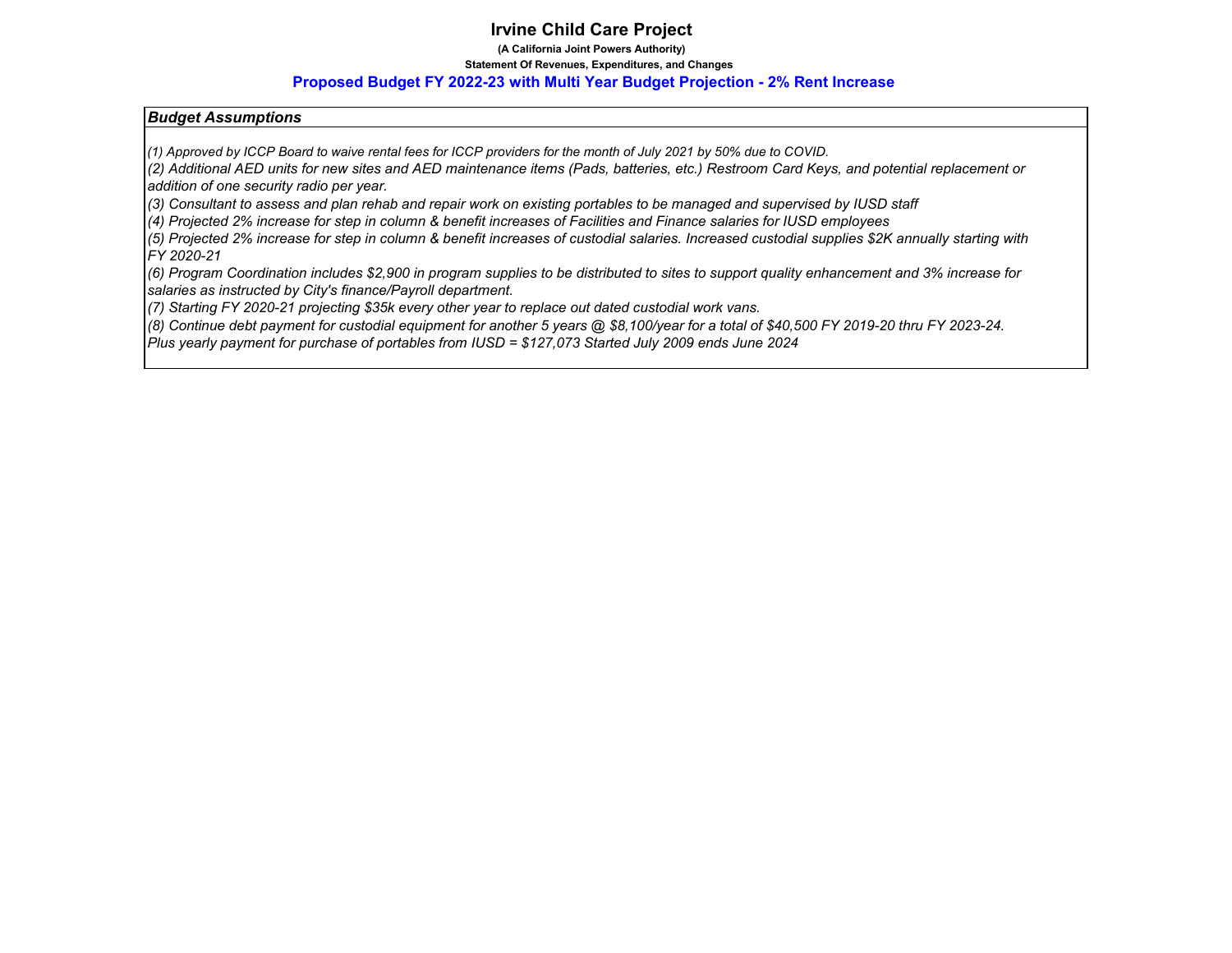## **ITEM 1.3**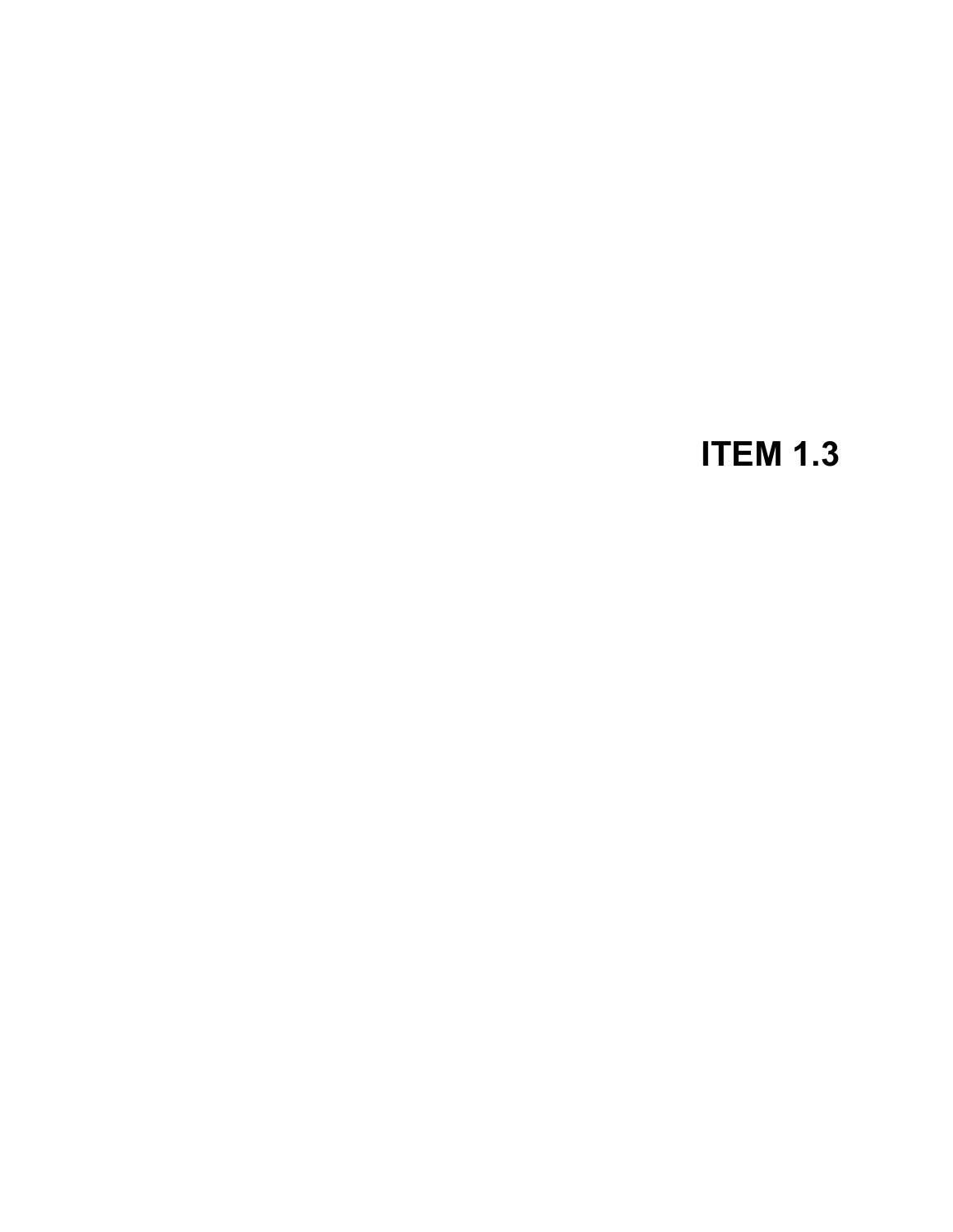#### **IRVINE CHILD CARE PROJECT**

#### **TOPIC: IRVINE CHILD CARE PROJECT QUALITY ASSESSMENT PROCESS**

**DESCRIPTION:** Each child care program operating in an Irvine Child Care Project (ICCP) owned facility is required to hold a School Age Child Care License issued by the State of California Department of Social Services, Community Care Licensing Division (CCLD). In order to obtain and retain a State license, providers must continually meet all child care requirements included in Title 22, Division 12 applicable to their license. CCLD ensures continued compliance by completing annual unannounced facility inspections of all licensed child providers

> During the annual visit the Licensing Program Analyst (LPA) inspects the facility, including but not limited to, food service areas and procedures, staff and child records, and verifies compliance with staff to child ratios. The LPA completes an inspection tool throughout the visit and provides a summary of the visit to the site director. Documentation on CCLD visits, including annual inspections, complaint investigations, and compliance visits are available for public view on the State of California's transparency website.

> In 1985, shortly after the creation of ICCP, the ICCP Board (Board) established the Program Assessment and Review Committee (PARC) for the purpose of conducting annual reviews to ensure continuous quality at all ICCP sites. Site visits continued to be completed by the volunteer members of PARC from 1985 through 2018 during which period the number of ICCP sites grew from 3 to 28.

> While the State Licensing criteria focus mainly on health and safety, the criteria included on the ICCP Assessment tools include indicators of curriculum quality, quality of interactions, collaboration between the ICCP program and the School site, support of children having special needs, and program administration.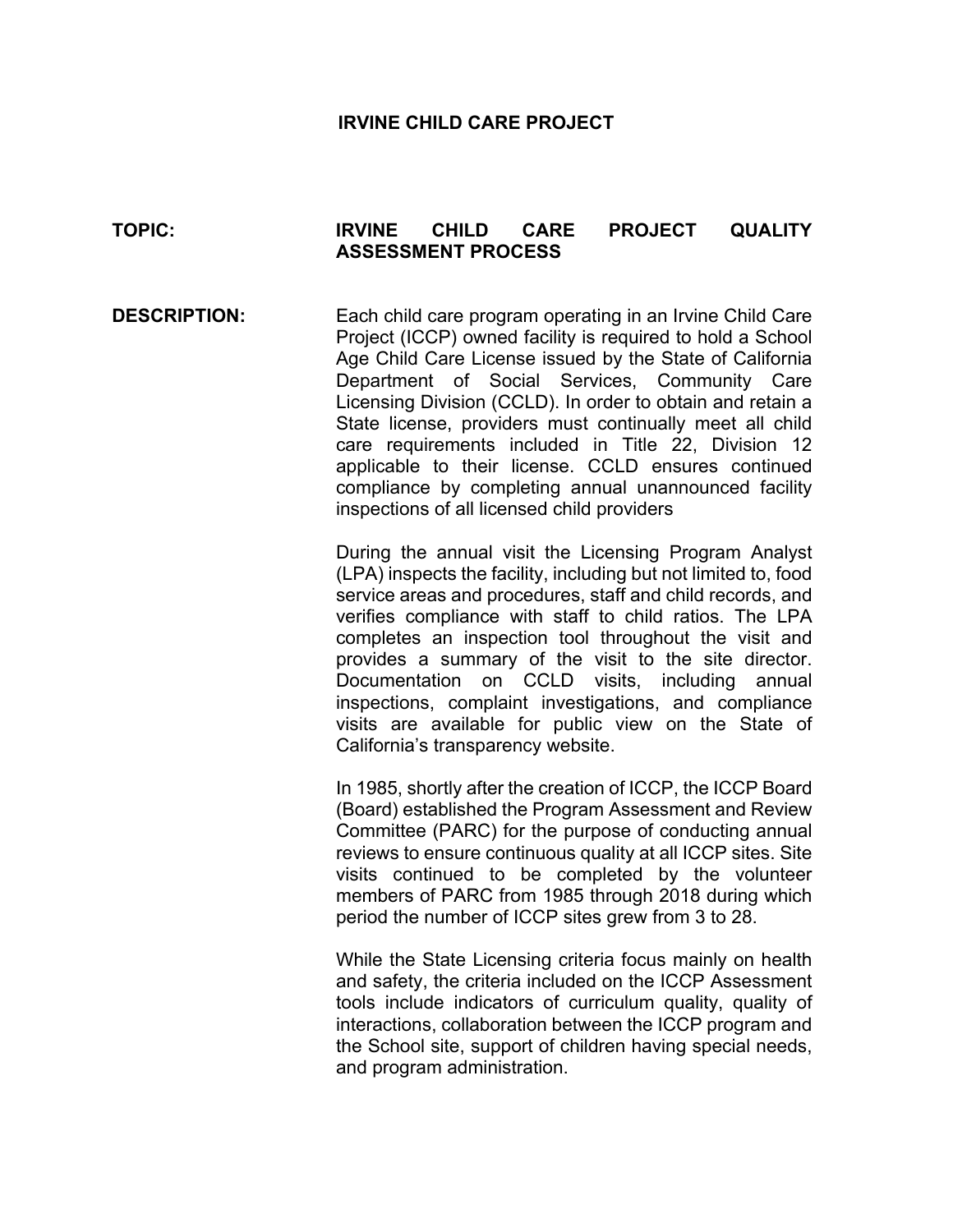The annual process included two site visits per year to each ICCP site to complete an observational assessment tool, follow up visits as needed, and the review of one Site Administration Notebook submitted by each site to verify compliance with quality administration criteria required approximately 189 volunteer hours annually.

In 2018, it became apparent that the volunteer quality assessment model became unsustainable. It had become increasingly difficult for volunteers to commit the necessary time to complete assessments. During the 2018-19 fiscal year, numerous visits were cancelled and rescheduled, due to availability of PARC members. Several PARC members indicated they would not be able to participate on PARC beyond 2019.

In response, the Board voted to allocate \$60,000 in the FY 2019-20 budget, and going forward, to fund consultant services to complete all ICCP quality assessment reviews including on-site observations, completion of assessment tools, drafting written communication with ICCP sites, and writing and maintaining all necessary reports.

The City of Irvine released a Request for Proposal (RFP) for Quality Assessment Services in June 2019. Zero applications were received in response to the RFP. The City released a second Request for Proposal in November 2019. One application was received and was deemed qualified. The selected agency was unable to meet contract requirements and therefore the contract could not be executed.

Quality assessment for agencies providing school age child care is typically provided "in-house" by employees of the agency, as such this is a very unique service to seek an external contractor to perform. Agencies that provide quality assessment services on a fee-for-service basis for preschool programs utilize assessment tools that are not applicable/appropriate for school age programs.

At its January 10, 2022, meeting the ICCP indicated an interest in ICCP continuing to implement its own quality assessment program to ensure compliance with criteria of high quality programming over and above State Licensing requirements.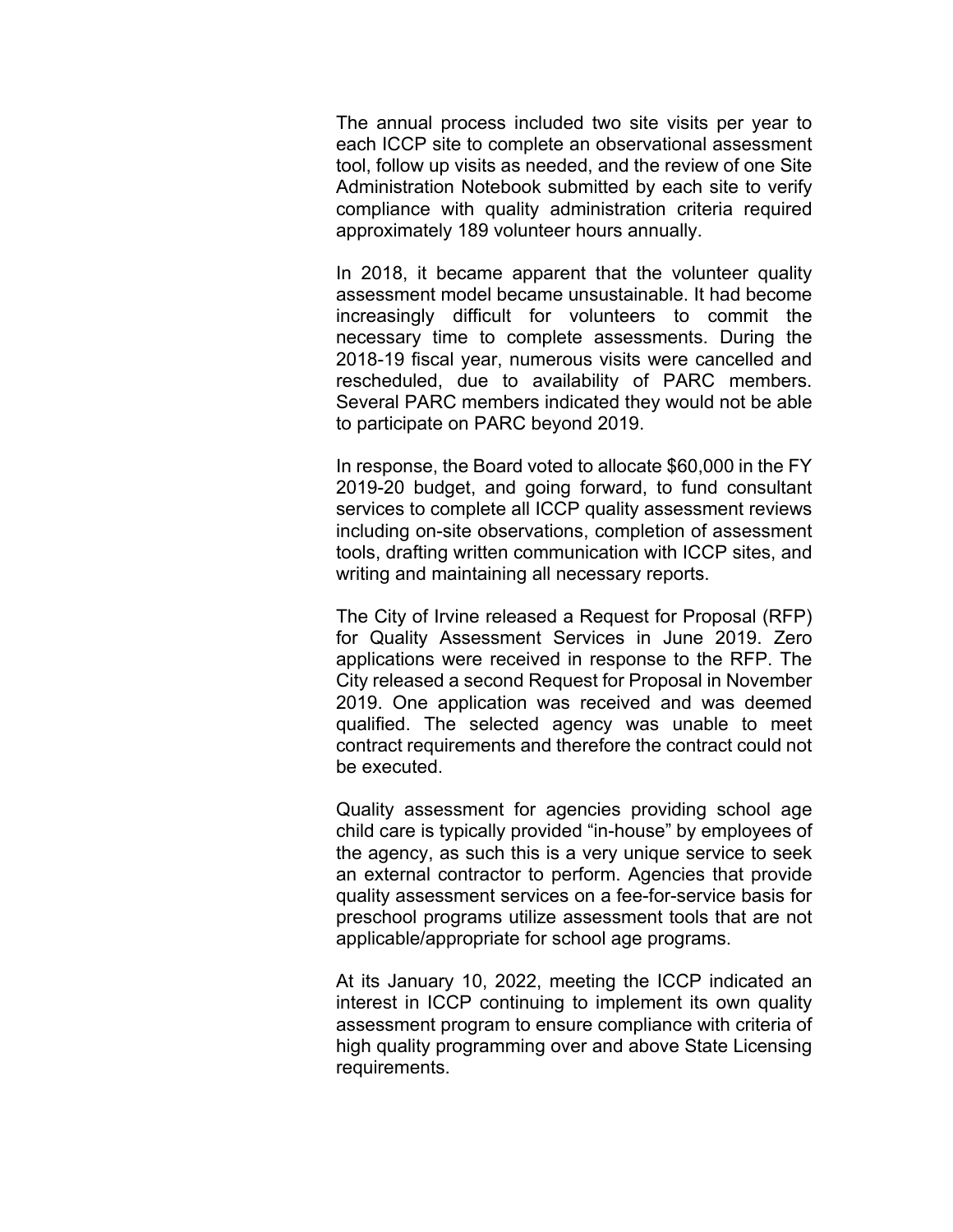The following options are provided for the Board's consideration:

Option A: Allocate a total of up to \$65,000 for FY 2022-23 for Quality Assessment Consulting Services.

Option B: Alternative option as proposed by the Board.

Following the Board's decision the proposed 2022-23 budget will be revised.

**RECOMMENDATION:** Approve one of the following options:

Option A: Allocate a total of up to \$65,000 for FY 2022-23 for Quality Assessment Consulting Services.

Option B: Alternative option as proposed by the Board.

ICCP/Stubbler Special Meeting April 12, 2022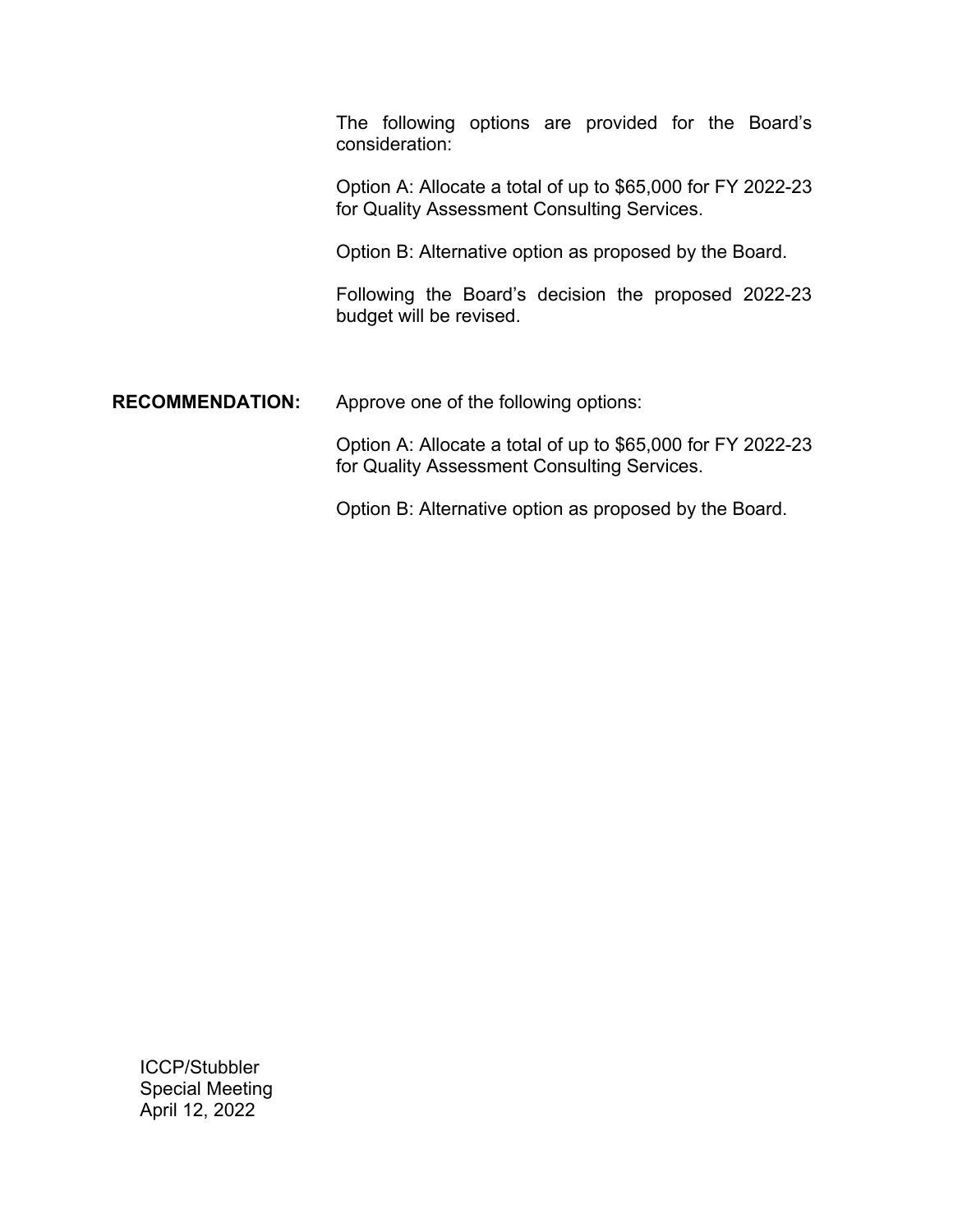## **ITEM 1.4**